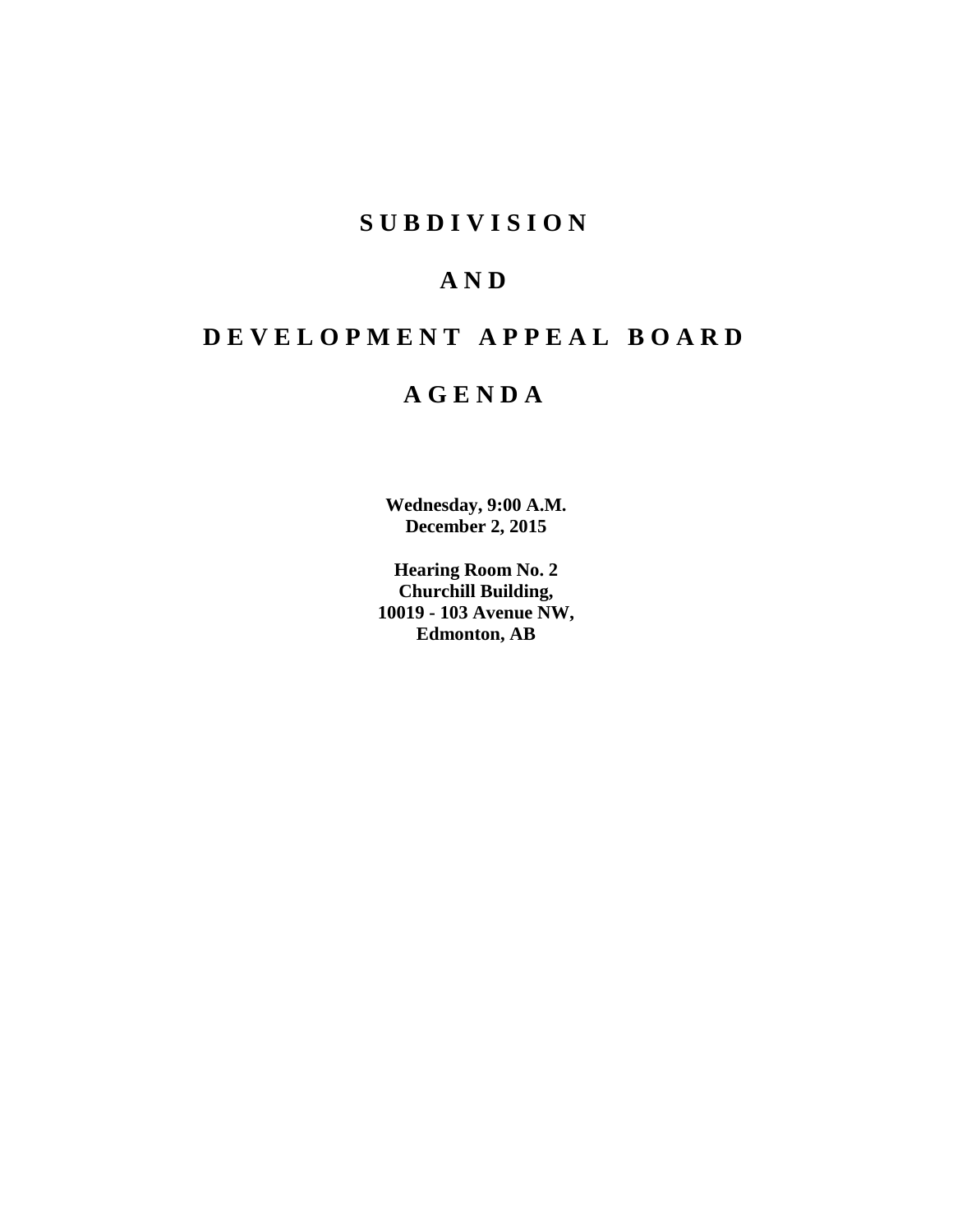### **SUBDIVISION AND DEVELOPMENT APPEAL BOARD HEARING ROOM NO. 2**

|              | <b>NOTE:</b> |               | Unless otherwise stated, all references to "Section numbers" refer to                                                                                                              |
|--------------|--------------|---------------|------------------------------------------------------------------------------------------------------------------------------------------------------------------------------------|
|              |              |               | 3652 - 8 Street NW<br>Project No.: 169819194-001                                                                                                                                   |
|              |              |               | Operate a Major Home Based Business (Nail<br>Salon)                                                                                                                                |
| Ш            | $2:00$ P.M.  | SDAB-D-15-283 |                                                                                                                                                                                    |
|              |              |               | 13603 - 101 Avenue NW<br>Project No.: 175290430-004                                                                                                                                |
|              |              |               | Construct a Single Detached House with front<br>veranda, rear uncovered deck (5.18m x 4.88m),<br>fireplace and Basement development (NOT to<br>be used as an additional Dwelling). |
| $\mathbf{H}$ | 9:00 A.M.    | SDAB-D-15-282 |                                                                                                                                                                                    |
|              |              |               | 13603 - 101 Avenue NW<br>Project No.: 175290430-006                                                                                                                                |
|              |              |               | Construct an Accessory Building - rear detached<br>Garage (irregular shape: 7.32m x 10.0m)                                                                                         |
|              | 9:00 A.M.    | SDAB-D-15-281 |                                                                                                                                                                                    |

*the authority under the Edmonton Zoning Bylaw 12800.*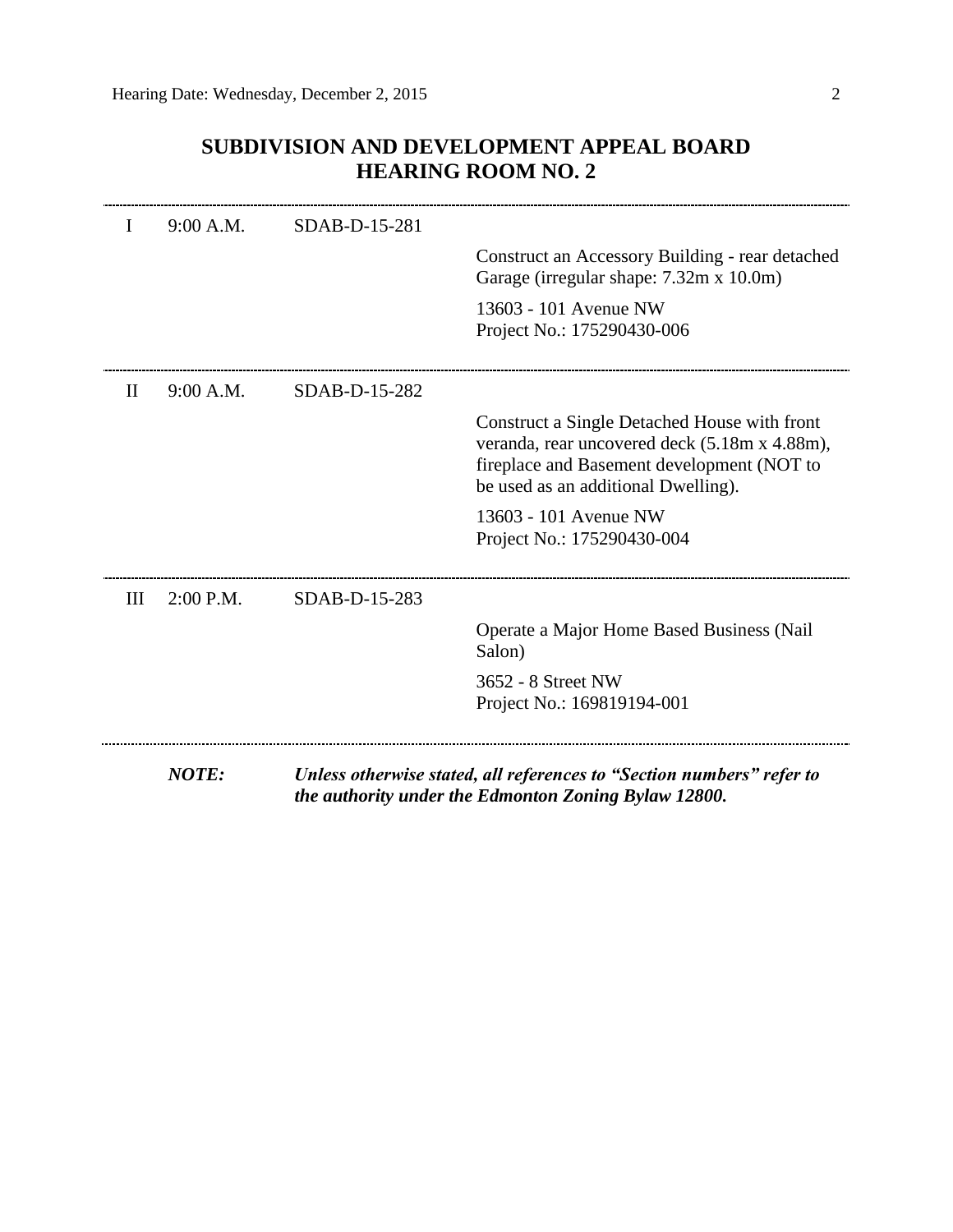| <b>ITEM I: 9:00 A.M.</b> |                                                                                                | FILE: SDAB-D-15-281                                                                              |
|--------------------------|------------------------------------------------------------------------------------------------|--------------------------------------------------------------------------------------------------|
|                          | AN APPEAL FROM THE DECISION OF THE DEVELOPMENT OFFICER BY AN<br><b>ADJACENT PROPERTY OWNER</b> |                                                                                                  |
|                          | APPELLANT:                                                                                     |                                                                                                  |
|                          | <b>APPLICATION NO.:</b>                                                                        | 175290430-006                                                                                    |
|                          | <b>ADDRESS OF APPELLANT:</b>                                                                   | $13607 - 101$ Avenue NW                                                                          |
|                          | <b>APPLICATION TO:</b>                                                                         | Construct an Accessory Building - rear<br>detached Garage (irregular shape: 7.32m x<br>$10.0m$ ) |
|                          | <b>DECISION OF THE</b><br>DEVELOPMENT AUTHORITY:                                               | Approved                                                                                         |
|                          | <b>DECISION DATE:</b>                                                                          | October 16, 2015                                                                                 |
|                          | <b>DATE OF APPEAL:</b>                                                                         | November 4, 2015                                                                                 |
|                          | <b>NOTIFICATION PERIOD:</b>                                                                    | October 16, 2015 through October 30,<br>2015                                                     |
|                          | <b>RESPONDENT:</b><br><b>ADDRESS OF RESPONDENT:</b>                                            | 13603 - 101 Avenue NW                                                                            |
|                          | MUNICIPAL DESCRIPTION<br>OF SUBJECT PROPERTY:                                                  | 13603 - 101 Avenue NW                                                                            |
|                          | <b>LEGAL DESCRIPTION:</b>                                                                      | Plan 1401HW Blk 1A Lot 16                                                                        |
|                          | ZONE:                                                                                          | RF1 Single Detached Residential Zone                                                             |
|                          | <b>OVERLAY:</b>                                                                                | Mature Neighbourhood Overlay                                                                     |
|                          | <b>STATUTORY PLANS IN EFFECT:</b>                                                              | None                                                                                             |
|                          |                                                                                                |                                                                                                  |

### *Grounds for Appeal*

The Appellant provided the following reasons for appealing the decision of the Development Authority:

> 1.We have serious concerns regarding the creation of a dedicated side entrance to a three bedroom secondary suite. Traffic to this suite would impinge on our privacy because the sidewalk and entrance are adjacent to our west side patio and to the windows of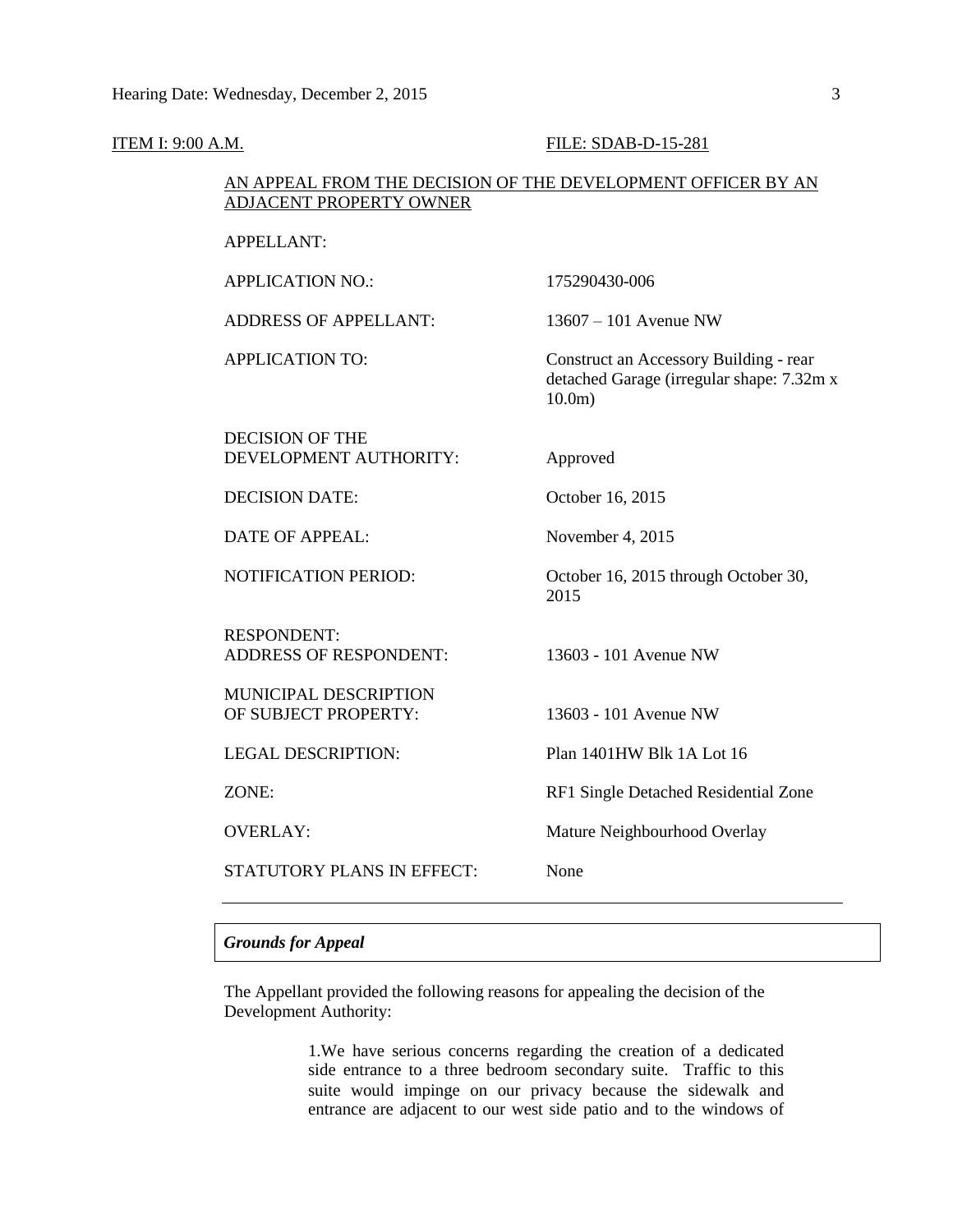our kitchen, dining room and study. Moreover, the plan has a back entrance accessible only to the top two floors of the house which would lead one to believe the side entrance is to be used for rental purposes.

2. We are concerned that with the approval of a three car garage and the size of the house, the footprint would exceed the maximum allowable in the by-law for the mature neighbourhood overlay. A structure of this size does not maintain the character of the neighbourhood and will increase congestion in a lane with a sharp west curve which already presents precarious access and parking problems.

3. Finally, there has not been a formal notification of a development permit nor have we had an opportunity to look at the plan in detail. Once we are afforded that opportunity we reserve the right to raise additional grounds of appeal. [unedited]

#### *General Matters*

#### **Appeal Information:**

The decision of the Development Authority was appealed by the Appellants, Mr. and Mrs. Lubin.

The *Municipal Government Act*, RSA 2000, c M-26 states the following:

#### **Grounds for Appeal**

**685(1)** If a development authority

- (a) fails or refuses to issue a development permit to a person,
- (b) issues a development permit subject to conditions, or
- (c) issues an order under section 645,

the person applying for the permit or affected by the order under section 645 may appeal to the subdivision and development appeal board.

**685(2)** In addition to an applicant under subsection (1), any person affected by an order, decision or development permit made or issued by a development authority may appeal to the subdivision and development appeal board.

#### **Appeals**

**686(1)** A development appeal to a subdivision and development appeal board is commenced by filing a notice of the appeal, containing reasons, with the board within 14 days,

- (a) in the case of an appeal made by a person referred to in section 685(1), after
	- (i) the date on which the person is notified of the order or decision or the issuance of the development permit,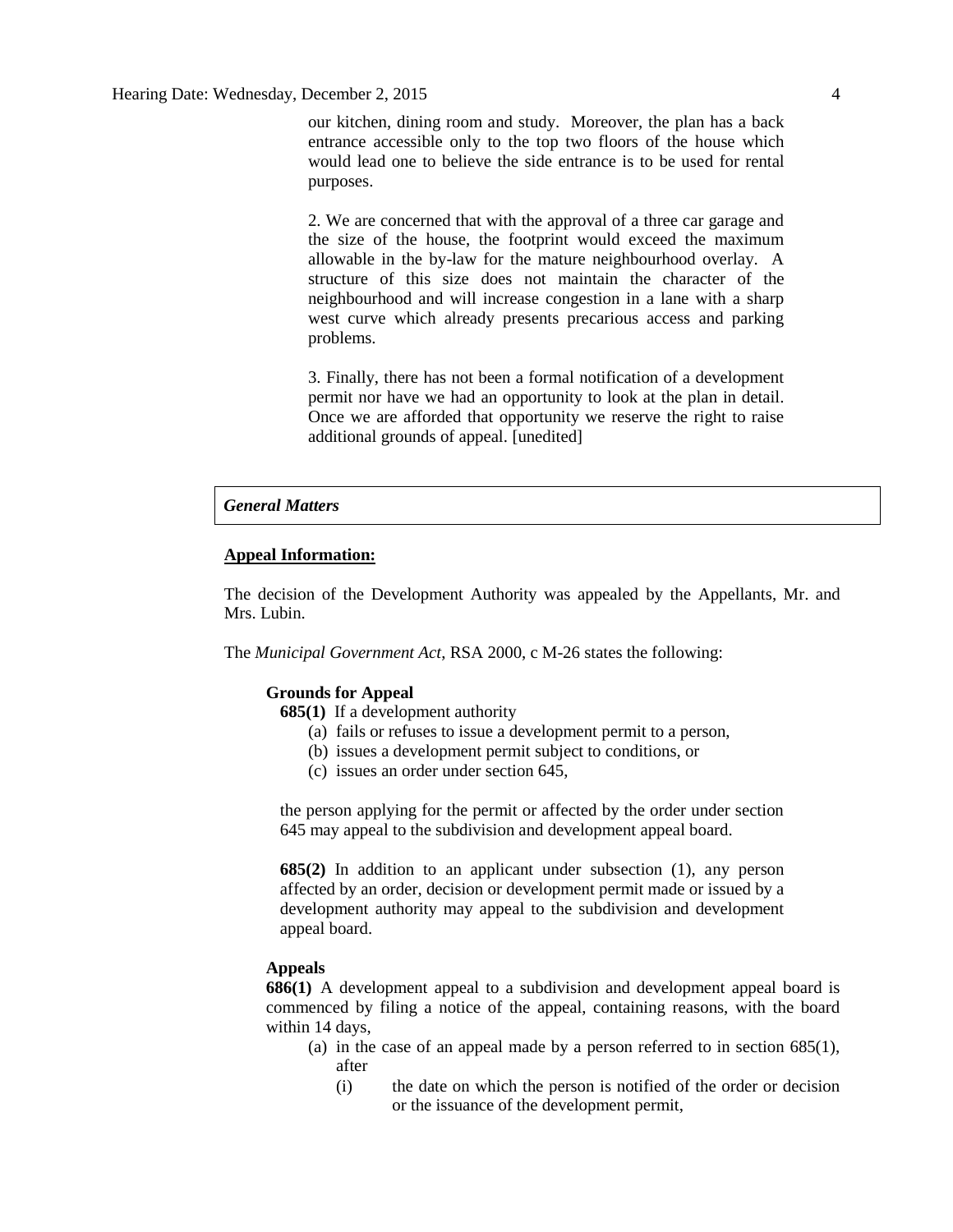The Board is advised that the decision of the Development Authority is dated October 16, 2015. The Notice of Appeal was filed on November 4, 2015. The Appeal Period expired on October 30, 2014.

#### **General Provisions from the** *Edmonton Zoning Bylaw:*

Pursuant to Section 110.1, the **General Purpose** of the **RF1 Single Detached Residential Zone** is "to provide for Single Detached Housing while allowing other forms of small scale housing in the form of Secondary Suites, Semi-detached Housing and Duplex Housing under certain conditions."

#### *Setbacks*

Section 44(1)(b) provides is as follows:

44. The following features may project into a required Setback or Separation Space as provided for below:

1. b) the Development Officer may exercise variance power to allow projections of eaves or similar architectural features on Accessory buildings provided that such projections do not exceed 0.6 m in the case of Setbacks or Separation Spaces of 1.2 m or greater, and 0.46 m for Setbacks or Separation Spaces of less than 1.2 m.

#### **Development Officer's Determination**

This Development Permit authorizes the development of an Accessory Building rear detached Garage (irregular shape: 7.32m x10.0m). The development shall be constructed in accordance with the stamped and approved drawings.

An accessory building or structure shall not exceed 4.3m.

The driveway access must maintain a minimum clearance of 1.5m from the service pedestal and all other surface utilities.

Eave projections shall not exceed 0.46m into required yards or Separations spaces less than 1.2m. (Reference Section 44.1(b)) [unedited]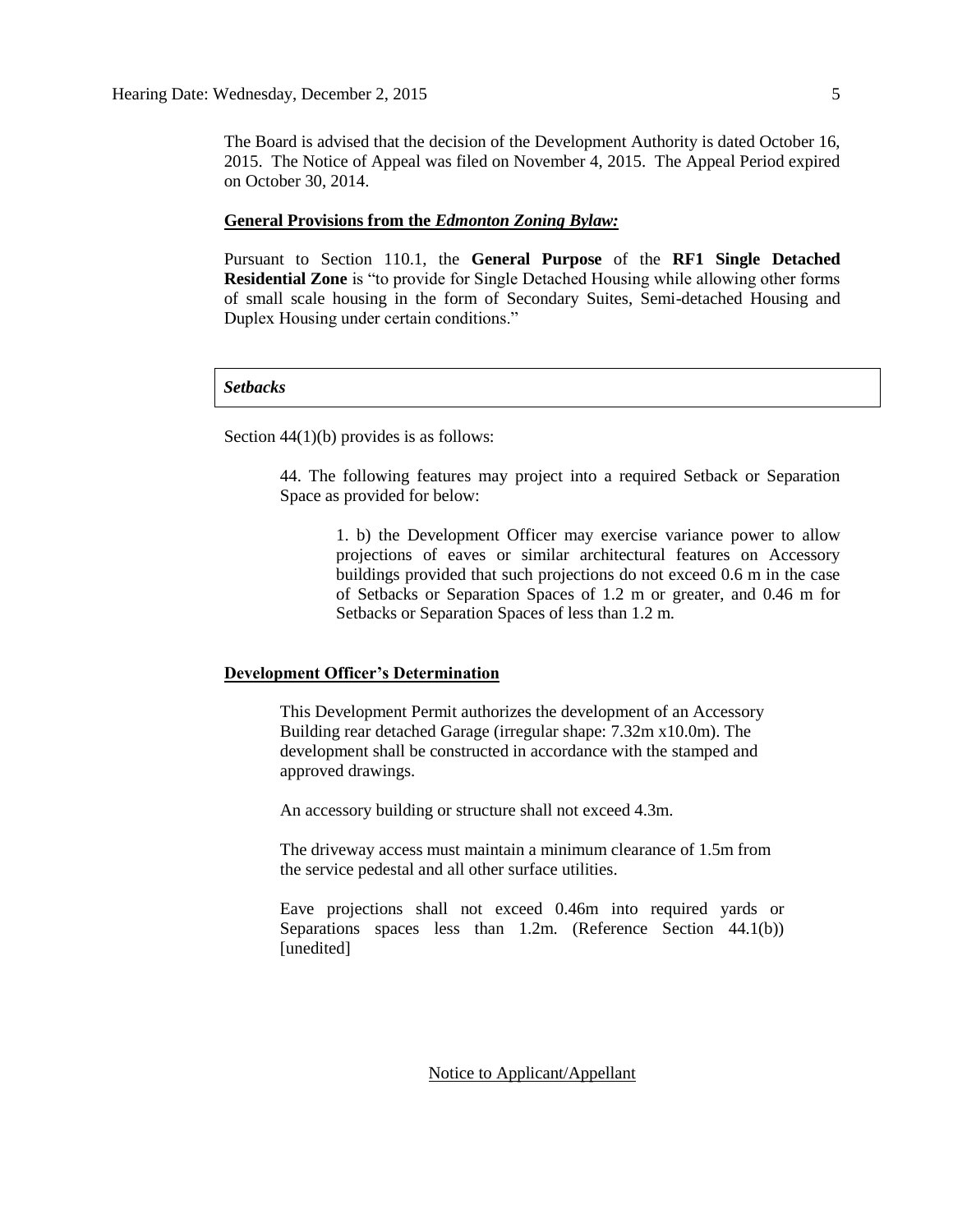Provincial legislation requires that the Subdivision and Development Appeal Board issue its official decision in writing within fifteen days of the conclusion of the hearing. Bylaw No. 11136 requires that a verbal announcement of the Board's decision shall be made at the conclusion of the hearing of an appeal, but the verbal decision is not final nor binding on the Board until the decision has been given in writing in accordance with the Municipal Government Act.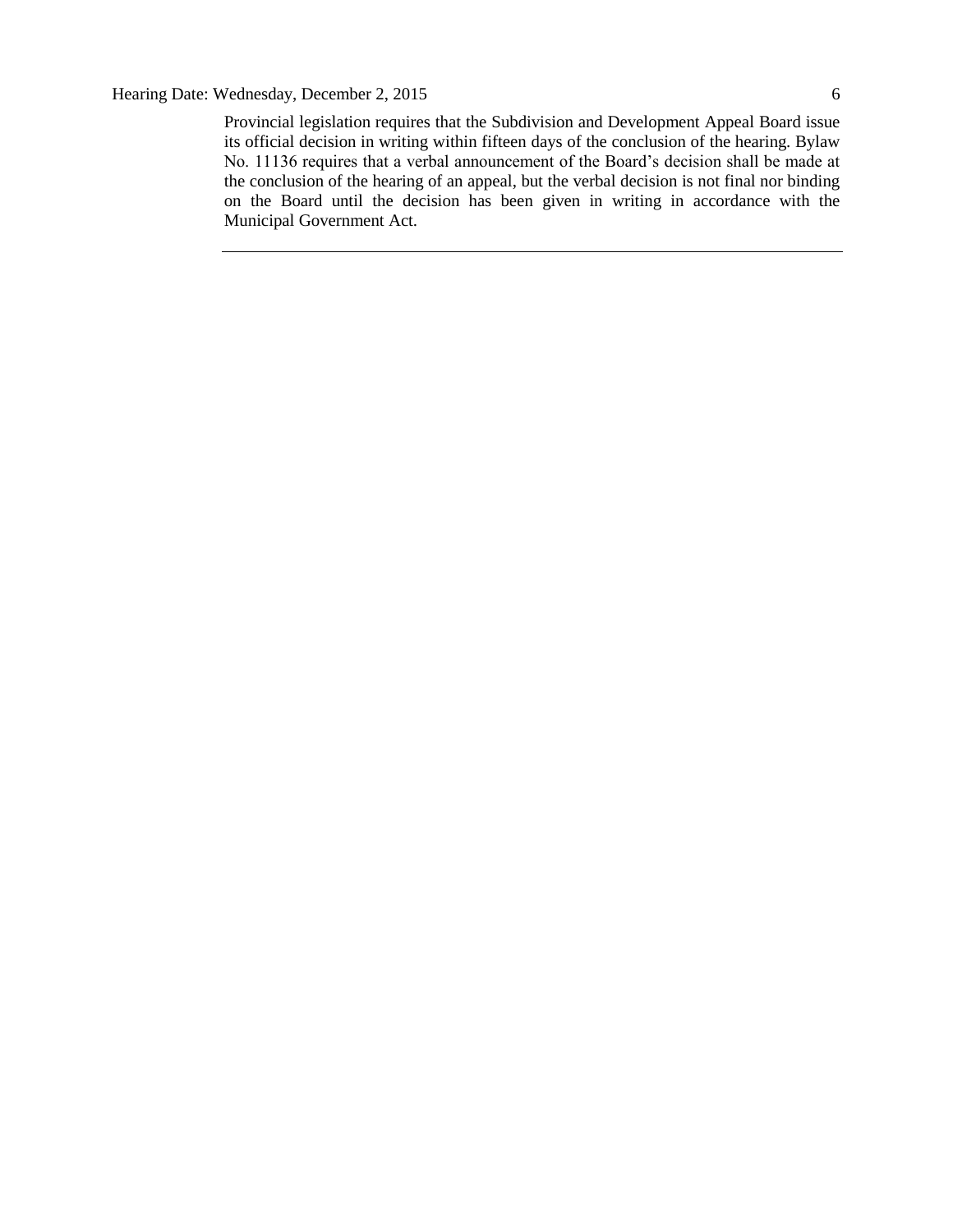# **Edmönton**

Project Number: 175290430-006 **Application Date:** ЛП.17 2015 Printed: November 27, 2015 at 11:20 AM  $1$  of  $2$ Page

### **Accessory Building Development and Building Permit**

This document is a record of a Development Permit and/or Building Permit application, and a record of the decision for the undertaking described below, subject to the limitations and conditions of this permit, of the Edmonton Zoning Bylaw 12800 as amended, Safety Codes Act RSA 2000, Safety Codes Act Permit Regulation, Alberta Building Code 2006 and City of Edmonton Bylaw 15894 Safety Codes Permit

Class of Permit: (none)

Type of Accessory Building: Detached Garage (010)

| Applicant<br>LEONG, HON                                                                                               | Property Address(es) and Legal Description(s)<br>13603 - 101 AVENUE NW<br>Plan 1401HW Blk 1A Lot 16 |  |
|-----------------------------------------------------------------------------------------------------------------------|-----------------------------------------------------------------------------------------------------|--|
|                                                                                                                       | Location(s) of Work<br>Entryway: 13603 - 101 AVENUE NW                                              |  |
|                                                                                                                       | Building: 13603 - 101 AVENUE NW                                                                     |  |
| <b>Scope of Permit</b><br>To construct an Accessory Building - rear detached Garage (irregular shape: 7.32m x 10.0m). |                                                                                                     |  |
| <b>Permit Details</b>                                                                                                 |                                                                                                     |  |

Building Area (sq. ft.): 750.89 Stat. Plan Overlay/Annex Area: Mature Neighbourhood Overlay

I/We certify that the above noted details are correct.

#### Applicant signature:

#### **Development Permit Decision**

Approved

#### **Dev. Permit Conditions**

This Development Permit authorizes the development of an Accessory Building - rear detached Garage (irregular shape: 7.32m x 10.0m). The development shall be constructed in accordance with the stamped and approved drawings.

An accessory building or structure shall not exceed 4.3m.

The driveway access must maintain a minimum clearance of 1.5m from the service pedestal and all other surface utilities.

Eave projections shall not exceed 0.46m into required yards or Separations spaces less than 1.2m. (Reference Section 44.1(b))

#### Notes:

An approved Development Permit means that the proposed development has been reviewed only against the provisions of the Edmonton Zoning Bylaw. It does not remove obligations to conform with other legislation, bylaws or land title instruments such as the Municipal Government Act, the ERCB Directive 079, the Edmonton Safety Codes Permit Bylaw or any caveats, covenants or easements that might be attached to the Site.

Unless otherwise stated, all above references to section numbers refer to the authority under the Edmonton Zoning Bylaw 12800.

**Rights of Appeal** 

This approval is subject to the right of appeal as outlined in Chapter 24, Section 683 through 689 of the Municipal Government Amendment Act.

THIS IS NOT A PERMIT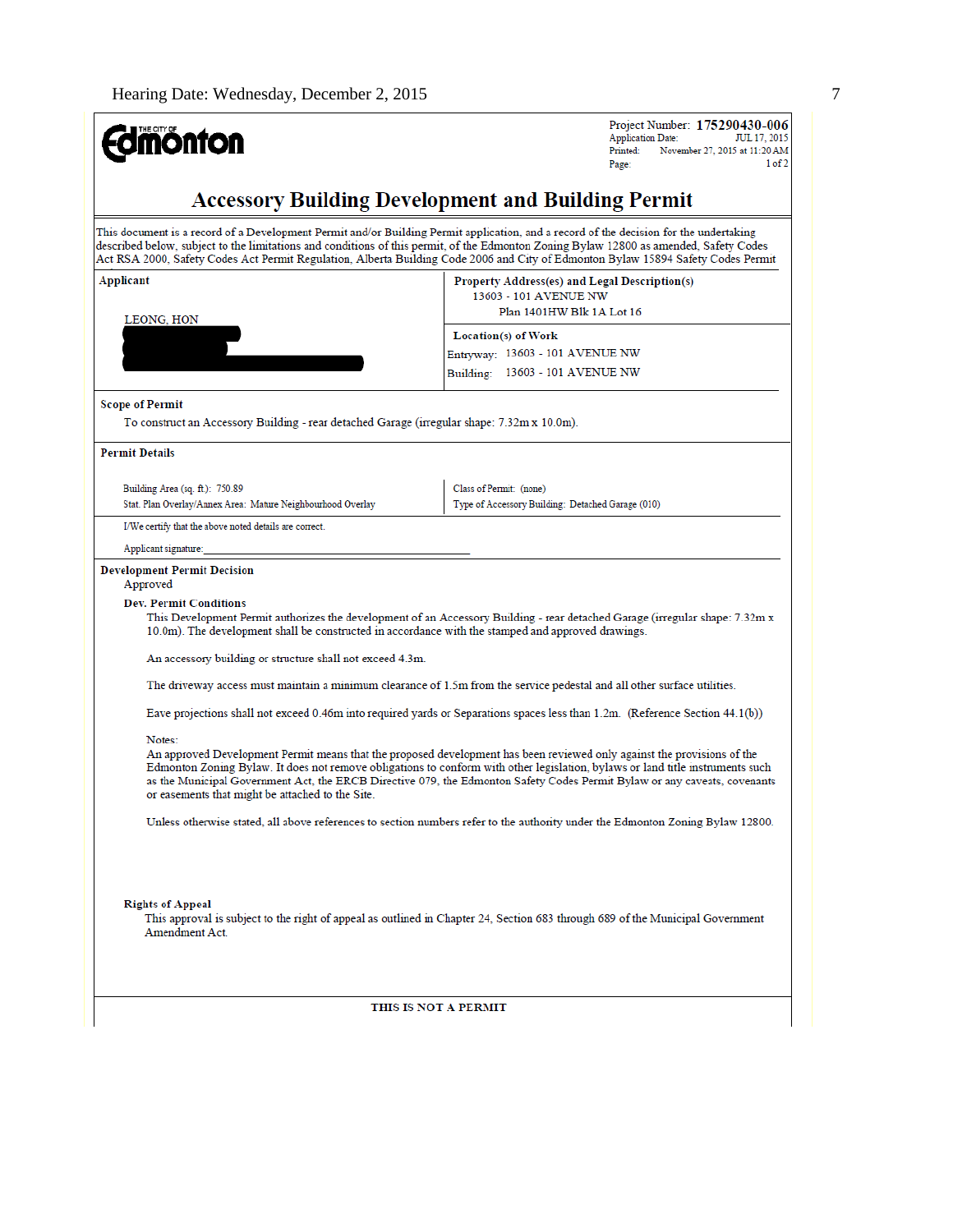#### **Edinonton Accessory Building Development and Building Permit** Issue Date: Oct 16, 2015 Development Authority: HEIMDAHL, KENDALL Signature: **Building Permit Decision** No decision has yet been made. Fees Fee Amount **Amount Paid** Receipt# Safety Codes Fee \$4.50 \$4.50 02595589 Dev. Application Fee 02595589 \$105.00 \$105.00 **Building Permit Fee** \$100.00 \$100.00 02595589 Total GST Amount:  $$0.00$ Totals for Permit: \$209.50 \$209.50

THIS IS NOT A PERMIT

Project Number: 175290430-006 Application Date: JUL 17, 2015<br>Printed: November 27, 2015 at 11:20 AM Page:  $2$  of  $2\,$ 

**Date Paid** 

Jul 17, 2015

Jul 17, 2015

Jul 17, 2015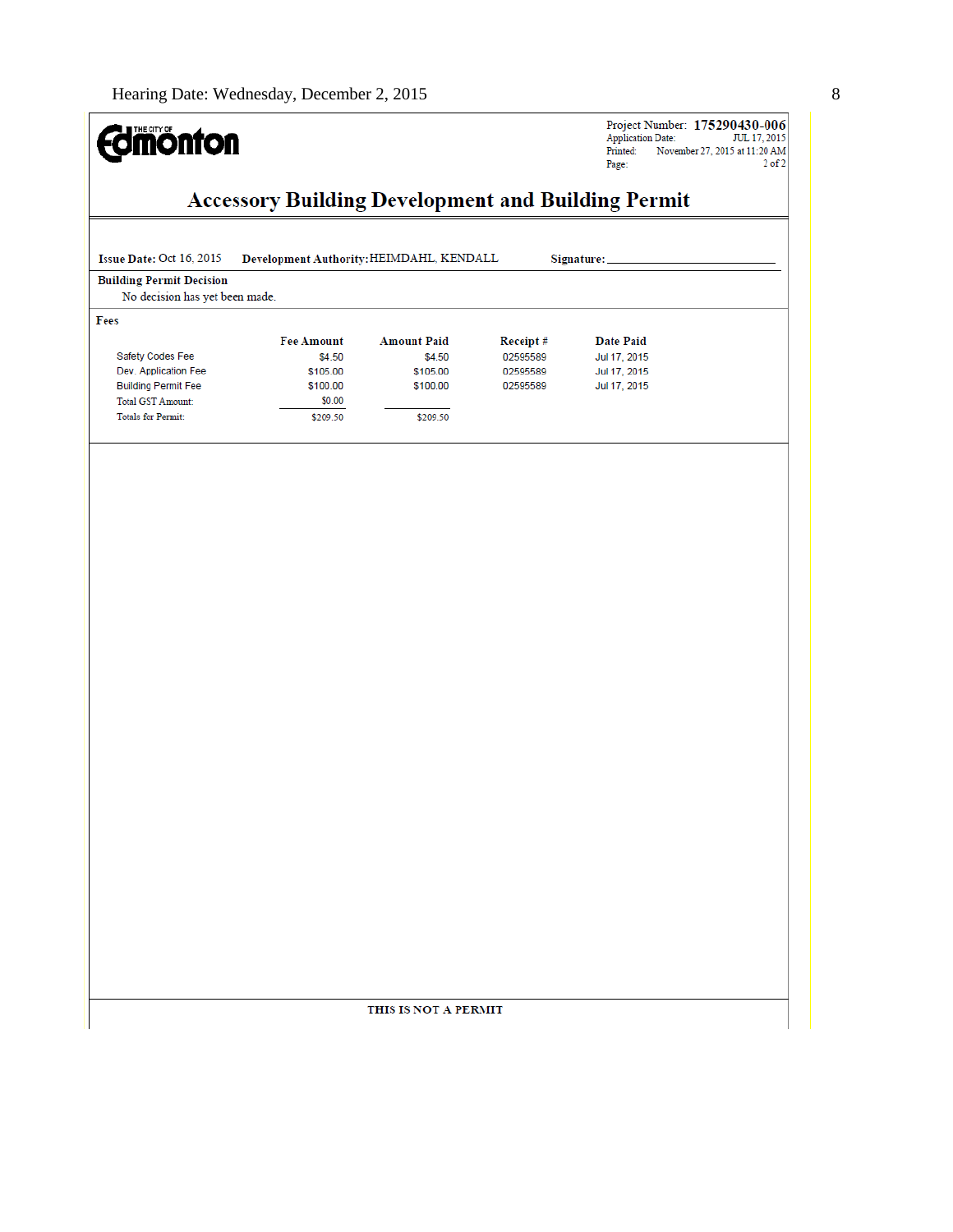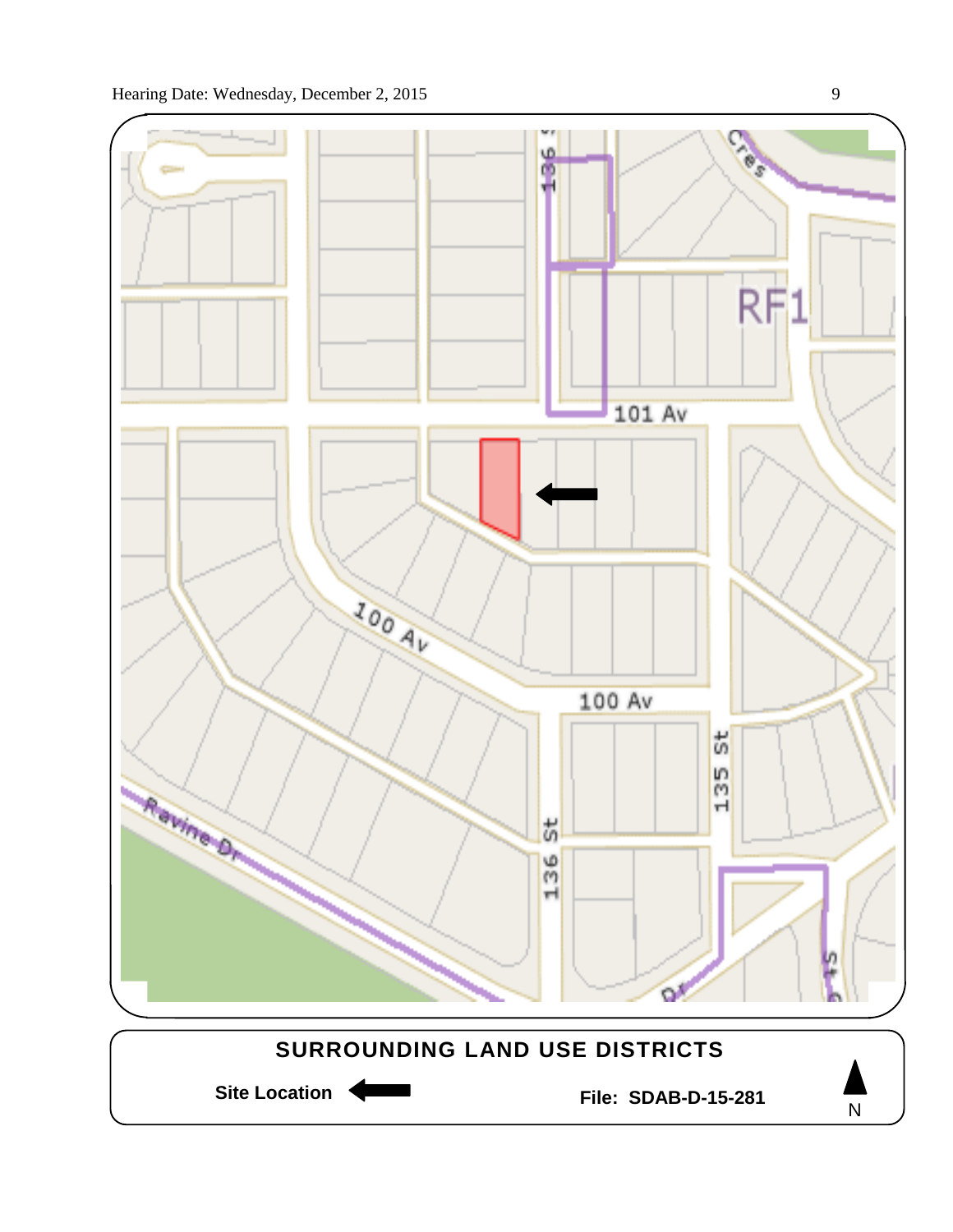#### AN APPEAL FROM THE DECISION OF THE DEVELOPMENT OFFICER BY AN ADJACENT PROPERTY OWNER

#### APPELLANT:

| <b>APPLICATION NO.:</b>       | 175290430-004                                                                                                                                                                          |
|-------------------------------|----------------------------------------------------------------------------------------------------------------------------------------------------------------------------------------|
| <b>ADDRESS OF APPELLANT:</b>  | $13607 - 101$ Avenue NW                                                                                                                                                                |
| <b>APPLICATION TO:</b>        | Construct a Single Detached House with<br>front veranda, rear uncovered deck (5.18m)<br>x 4.88m), fireplace and Basement<br>development (NOT to be used as an<br>additional Dwelling). |
| <b>DECISION OF THE</b>        |                                                                                                                                                                                        |
| DEVELOPMENT AUTHORITY:        | Approved                                                                                                                                                                               |
| <b>DECISION DATE:</b>         | October 16, 2015                                                                                                                                                                       |
| <b>DATE OF APPEAL:</b>        | November 4, 2015                                                                                                                                                                       |
| <b>NOTIFICATION PERIOD:</b>   | October 16, 2015 through October 30,<br>2015                                                                                                                                           |
| <b>RESPONDENT:</b>            |                                                                                                                                                                                        |
| <b>ADDRESS OF RESPONDENT:</b> | 13603 - 101 Avenue NW                                                                                                                                                                  |
| <b>MUNICIPAL DESCRIPTION</b>  |                                                                                                                                                                                        |
| OF SUBJECT PROPERTY:          | 13603 - 101 Avenue NW                                                                                                                                                                  |
| <b>LEGAL DESCRIPTION:</b>     | Plan 1401HW Blk 1A Lot 16                                                                                                                                                              |
| ZONE:                         | RF1 Single Detached Residential Zone                                                                                                                                                   |
| <b>OVERLAY:</b>               | Mature Neighbourhood Overlay                                                                                                                                                           |
| STATUTORY PLANS IN EFFECT:    | None                                                                                                                                                                                   |
|                               |                                                                                                                                                                                        |

#### *Grounds for Appeal*

The Appellant provided the following reasons for appealing the decision of the Development Authority:

> 1. We have serious concerns regarding the creation of a dedicated side entrance to a three bedroom secondary suite. Traffic to this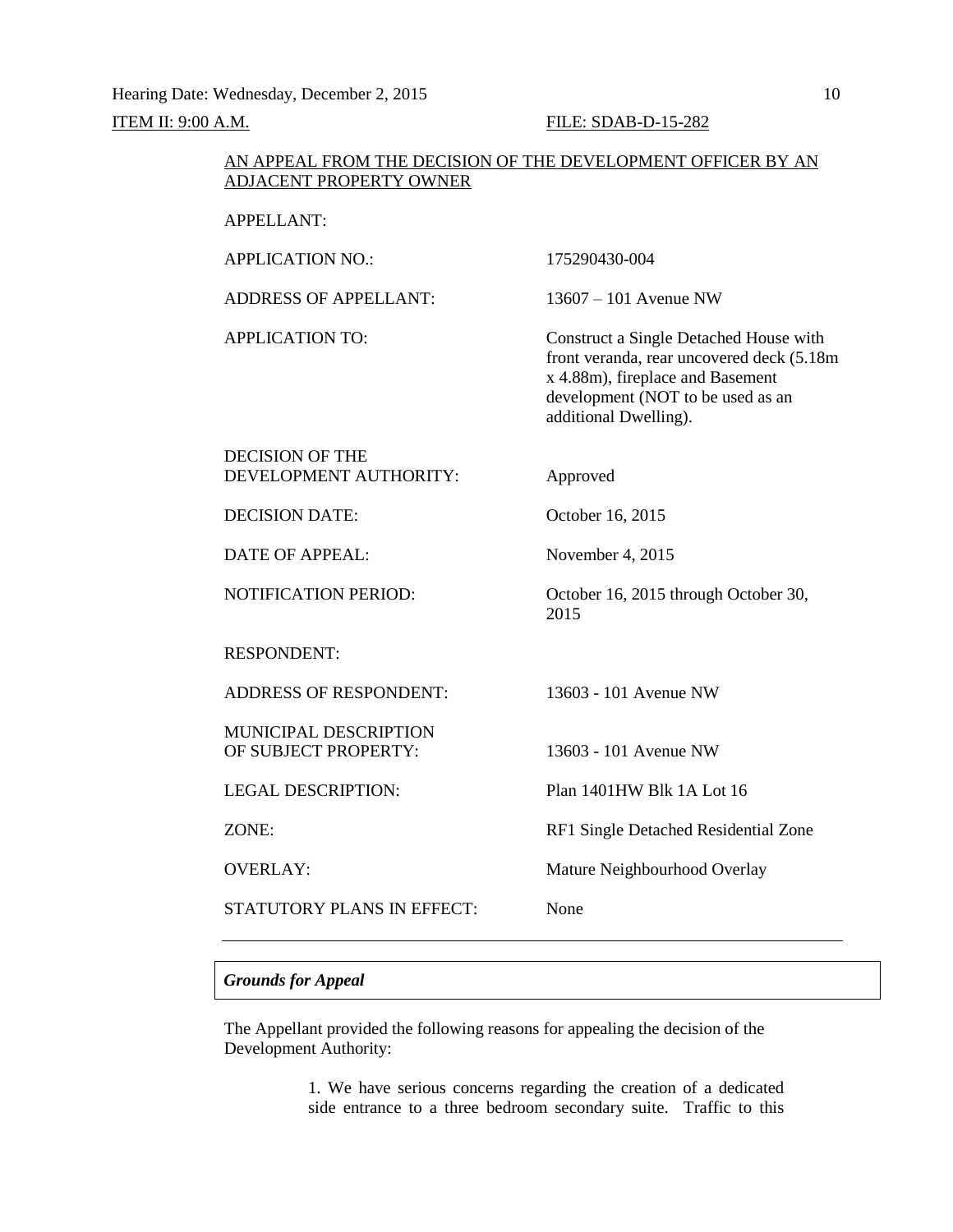suite would impinge on our privacy because the sidewalk and entrance are adjacent to our west side patio and to the windows of our kitchen, dining room and study.

Moreover, the plan has a back entrance accessible only to the top two floors of the home which would lead one to believe the side entrance is to be used for rental purposes.

2. We are concerned that with the approval of a three car garage and the size of the house, the footprint would exceed the maximum allowable in the bylaw for the mature neighbourhood overlay. A structure of this size does not maintain the character of the neighbourhood and will increase congestion in a lane with a sharp west curve which already presents precarious access and parking problems.

3. Finally, there has not been a formal notification of a development permit nor have we had an opportunity to look at the plan in detail. Once we are afforded that opportunity we reserve the right to raise additional grounds of appeal. [unedited]

#### *General Matters*

#### **Appeal Information:**

The decision of the Development Authority was appealed by the Appellants, Mr. and Mrs. Lubin.

The *Municipal Government Act*, RSA 2000, c M-26 states the following:

#### **Grounds for Appeal**

**685(1)** If a development authority

- (d) fails or refuses to issue a development permit to a person,
- (e) issues a development permit subject to conditions, or
- (f) issues an order under section 645,

the person applying for the permit or affected by the order under section 645 may appeal to the subdivision and development appeal board.

**685(2)** In addition to an applicant under subsection (1), any person affected by an order, decision or development permit made or issued by a development authority may appeal to the subdivision and development appeal board.

#### **Appeals**

**686(1)** A development appeal to a subdivision and development appeal board is commenced by filing a notice of the appeal, containing reasons, with the board within 14 days,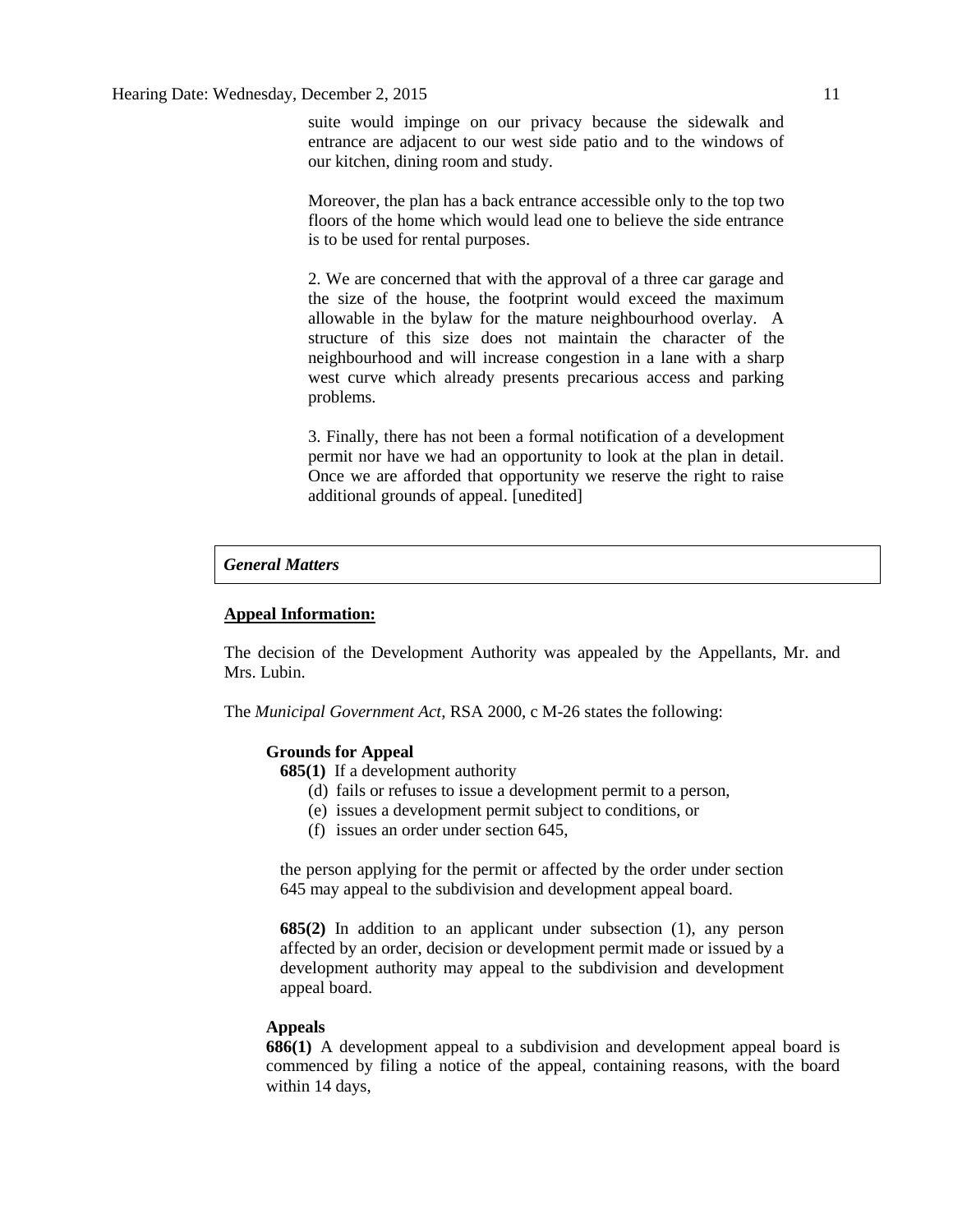Hearing Date: Wednesday, December 2, 2015 12

- (a) in the case of an appeal made by a person referred to in section 685(1), after
	- (i) the date on which the person is notified of the order or decision or the issuance of the development permit,

The Board is advised that the decision of the Development Authority is dated October 16, 2015. The Notice of Appeal was filed on November 4, 2015. The Appeal Period expired on October 30, 2014.

#### **General Provisions from the** *Edmonton Zoning Bylaw:*

Under Section 110.1, the **General Purpose** of the **RF1 Single Detached Residential Zone** is "to provide for Single Detached Housing while allowing other forms of small scale housing in the form of Secondary Suites, Semi-detached Housing and Duplex Housing under certain conditions."

#### **Single Detached Housing** is a **Permitted Use** within the **RF1 Single Detached Residential Zone**.

### **Board Officer's Comments:**

Development was Approved with standard conditions.

#### Notice to Applicant/Appellant

Provincial legislation requires that the Subdivision and Development Appeal Board issue its official decision in writing within fifteen days of the conclusion of the hearing. Bylaw No. 11136 requires that a verbal announcement of the Board's decision shall be made at the conclusion of the hearing of an appeal, but the verbal decision is not final nor binding on the Board until the decision has been given in writing in accordance with the Municipal Government Act.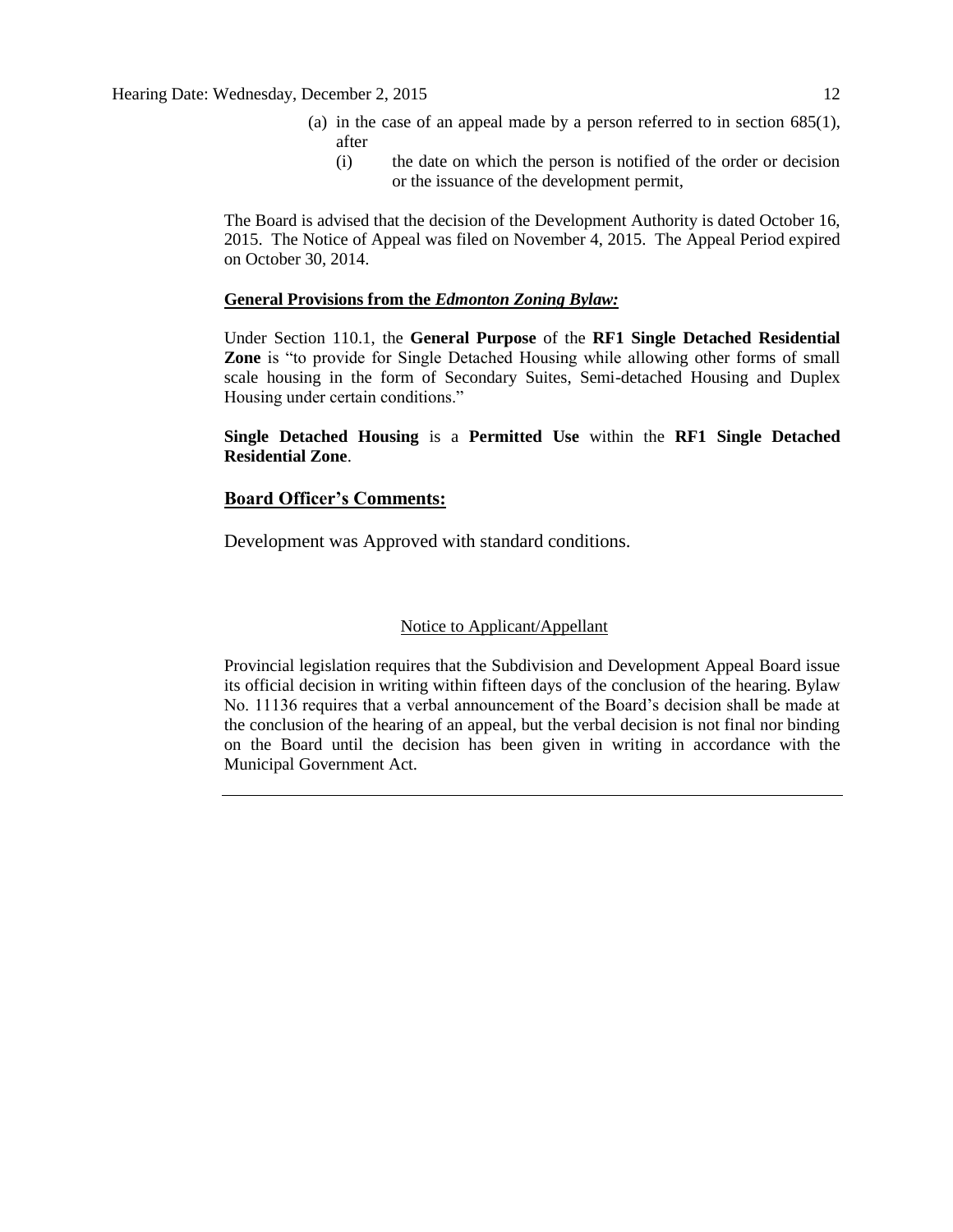Г

| <b><i><u>amonton</u></i></b>                                                                                                                                                                                                                       | Project Number: 175290430-004<br><b>Application Date:</b><br>JUL 17, 2015<br>Printed:<br>November 27, 2015 at 11:38 AM<br>1 of 3<br><b>Application for</b><br>Page:                                                                                                                                                                                                                                                   |
|----------------------------------------------------------------------------------------------------------------------------------------------------------------------------------------------------------------------------------------------------|-----------------------------------------------------------------------------------------------------------------------------------------------------------------------------------------------------------------------------------------------------------------------------------------------------------------------------------------------------------------------------------------------------------------------|
|                                                                                                                                                                                                                                                    | <b>House Development and Building Permit</b>                                                                                                                                                                                                                                                                                                                                                                          |
|                                                                                                                                                                                                                                                    | This document is a record of a Development Permit and/or Building Permit application, and a record of the decision for the undertaking<br>described below, subject to the limitations and conditions of this permit, of the Edmonton Zoning Bylaw 12800 as amended, Safety Codes<br>Act RSA 2000, Safety Codes Act Permit Regulation, Alberta Building Code 2006 and City of Edmonton Bylaw 15894 Safety Codes Permit |
| Applicant<br>LEONG, HON                                                                                                                                                                                                                            | Property Address(es) and Legal Description(s)<br>13603 - 101 AVENUE NW<br>Plan 1401HW Blk 1A Lot 16<br>Location(s) of Work                                                                                                                                                                                                                                                                                            |
|                                                                                                                                                                                                                                                    | Suite:<br>13603 - 101 AVENUE NW<br>Entryway: 13603 - 101 AVENUE NW<br>Building: 13603 - 101 AVENUE NW                                                                                                                                                                                                                                                                                                                 |
| <b>Scope of Application</b><br>development (NOT to be used as an additional Dwelling).                                                                                                                                                             | To construct a Single Detached House with front veranda, rear uncovered deck (5.18m x 4.88m), fireplace and Basement                                                                                                                                                                                                                                                                                                  |
| <b>Permit Details</b>                                                                                                                                                                                                                              |                                                                                                                                                                                                                                                                                                                                                                                                                       |
| Affected Floor Area (sq. ft.): 2927<br>Class of Permit:<br>Front Yard (m): 5<br>Rear Yard (m): 11.82<br>Side Yard, left (m): 1.67<br>Site Area (sq. m.): 581.64<br>Site Width (m): 16.75<br>I/We certify that the above noted details are correct. | Building Height to Midpoint (m): 8.6<br>Dwelling Type: Single Detached House<br>Home Design Type:<br>Secondary Suite Included ?: N<br>Side Yard, right (m): 1.68<br>Site Depth $(m)$ : 30.72<br>Stat. Plan Overlay/Annex Area: Mature Neighbourhood Overlay                                                                                                                                                           |
| Applicant signature:                                                                                                                                                                                                                               |                                                                                                                                                                                                                                                                                                                                                                                                                       |
| <b>Development Permit Decision</b><br>Approved                                                                                                                                                                                                     |                                                                                                                                                                                                                                                                                                                                                                                                                       |
|                                                                                                                                                                                                                                                    | THIS IS NOT A PERMIT                                                                                                                                                                                                                                                                                                                                                                                                  |
|                                                                                                                                                                                                                                                    |                                                                                                                                                                                                                                                                                                                                                                                                                       |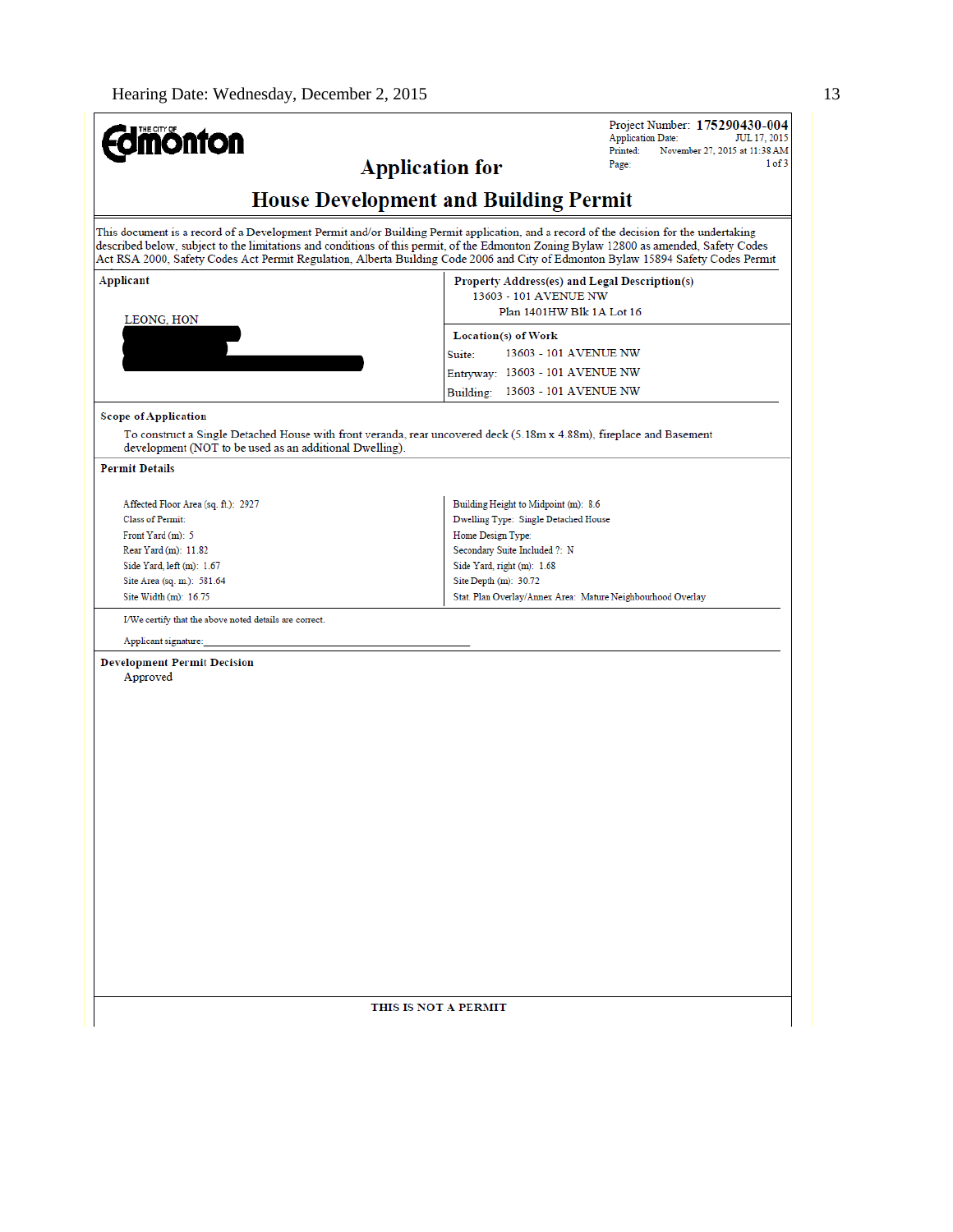| <b>nonton</b>                                                                                                                                                                                                                                                                                                                                                                                                                   | Project Number: 175290430-004<br><b>Application Date:</b><br>JUL 17, 2015 |
|---------------------------------------------------------------------------------------------------------------------------------------------------------------------------------------------------------------------------------------------------------------------------------------------------------------------------------------------------------------------------------------------------------------------------------|---------------------------------------------------------------------------|
| <b>Application for</b>                                                                                                                                                                                                                                                                                                                                                                                                          | November 27, 2015 at 11:38 AM<br>Printed:<br>$2$ of $3$<br>Page:          |
| <b>House Development and Building Permit</b>                                                                                                                                                                                                                                                                                                                                                                                    |                                                                           |
| <b>Subject to the Following Conditions</b>                                                                                                                                                                                                                                                                                                                                                                                      |                                                                           |
| This Development Permit authorizes the development of a Single Detached House with front veranda, rear uncovered deck<br>(5.18m x 4.88m), fireplace and Basement development (NOT to be used as an additional Dwelling). The development shall be<br>constructed in accordance with the stamped and approved drawings.                                                                                                          |                                                                           |
| The height of the principal building shall not exceed 8.6m.                                                                                                                                                                                                                                                                                                                                                                     |                                                                           |
| The proposed Basement development(s) shall NOT be used as an additional. A Secondary Suite shall require a new development<br>permit application.                                                                                                                                                                                                                                                                               |                                                                           |
| Dwelling means:<br>a self contained unit comprised of one or more rooms accommodating sitting, sleeping, sanitary facilities, and a principal kitchen<br>for food preparation, cooking, and serving. A Dwelling is used permanently or semi-permanently as a residence for a single<br>Household.                                                                                                                               |                                                                           |
| Household means:<br>one or more persons related by blood, adoption, foster care, marriage relationship; or                                                                                                                                                                                                                                                                                                                      |                                                                           |
| a maximum of three unrelated persons;                                                                                                                                                                                                                                                                                                                                                                                           |                                                                           |
| all living together as a single social and economic housekeeping group and using cooking facilities shared in common.                                                                                                                                                                                                                                                                                                           |                                                                           |
| For the purposes of this definition, two people living together in an adult interdependence relationship shall be deemed to be in a<br>marriage relationship and each of the relatives of the parties to an adult interdependence relationship shall be considered to be<br>related to the partners and to the other relatives thereof. One domestic worker or one boarder may be deemed the equivalent of a<br>blood relative. |                                                                           |
| There shall be no food preparation in the basement. The basement to be developed as per approved floor plans.                                                                                                                                                                                                                                                                                                                   |                                                                           |
| There shall be no separation between the basement floor and the main floor.                                                                                                                                                                                                                                                                                                                                                     |                                                                           |
| All yards, visible from a public roadway other than a lane, shall be seeded or sodded within eighteen (18) consecutive months of<br>the issuance of an Occupancy Certificate for the development. Alternative forms of landscaping may be substituted for seeding or<br>sodding as specified in Section $55.2(4)(b)$ .                                                                                                          |                                                                           |
| The area hard surfaced for a driveway, not including the area used for a walkway, shall comply with Section 54.6 of the Zoning<br>Bylaw 12800.                                                                                                                                                                                                                                                                                  |                                                                           |
| Except for the hard surfacing of driveways and/or parking areas approved on the site plan for this application, the remainder of the<br>site shall be landscaped in accordance with the regulations set out in Section 55 of the Zoning Bylaw 12800.                                                                                                                                                                            |                                                                           |
| Private Outdoor Amenity Area shall be provided on Site in accordance with Section 47 of this Bylaw. (Reference Section<br>110.4(11)                                                                                                                                                                                                                                                                                             |                                                                           |
| Lot grades must match the Engineered approved lot grading plans for the area. Contact Drainage Services at 780-496-5500 for lot<br>grading inspection inquiries.                                                                                                                                                                                                                                                                |                                                                           |
| The driveway access must maintain a minimum clearance of 1.5m from the service pedestal and all other surface utilities.                                                                                                                                                                                                                                                                                                        |                                                                           |
| Corner Sites shall have flanking side treatments similar to the front elevation.                                                                                                                                                                                                                                                                                                                                                |                                                                           |
| Notes:<br>The applicant is advised that there may be complications in obtaining a Development Permit for a future covered or uncovered                                                                                                                                                                                                                                                                                          |                                                                           |
| THIS IS NOT A PERMIT                                                                                                                                                                                                                                                                                                                                                                                                            |                                                                           |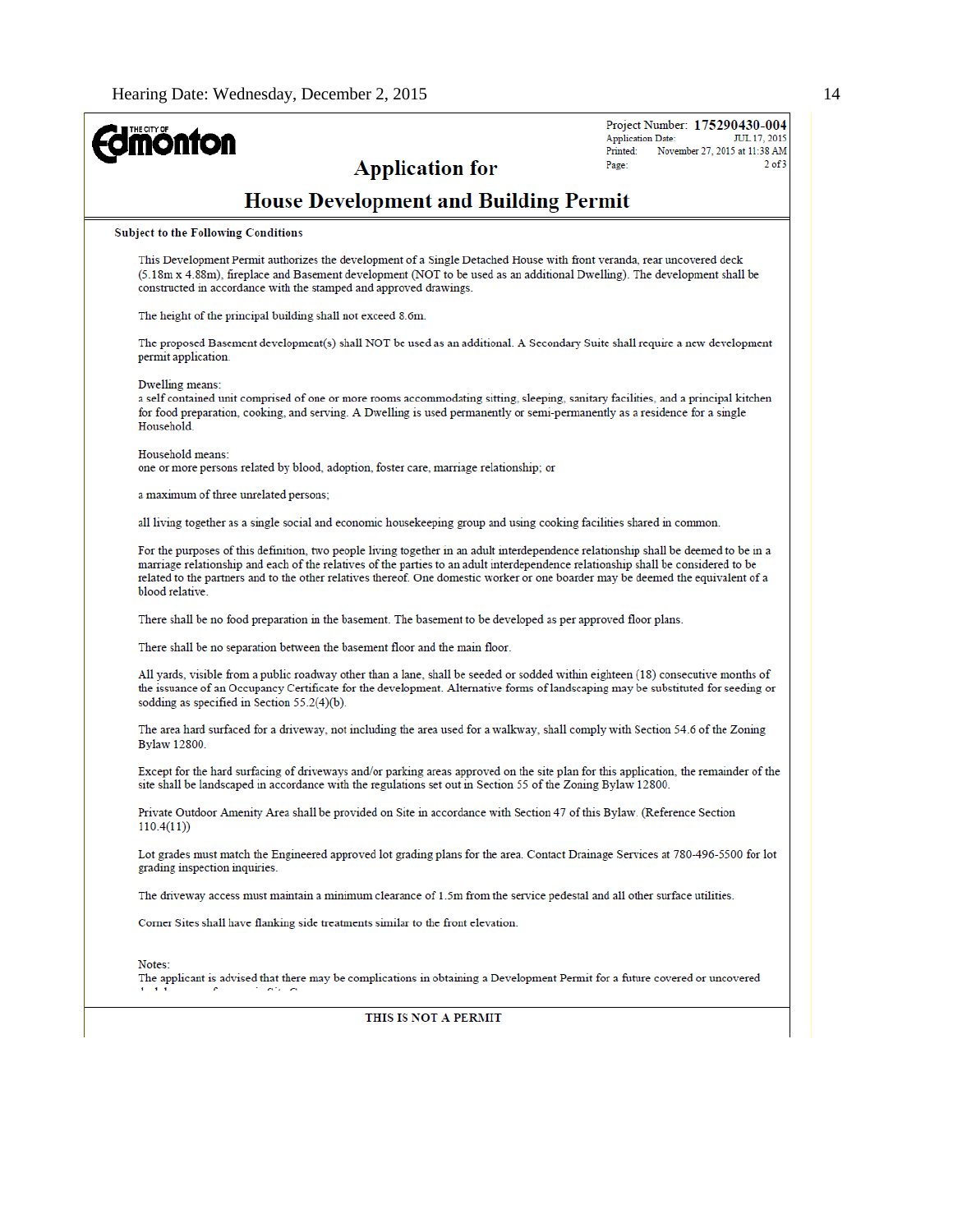| <b>mönton</b>                                                                                    |                      |                                              |          | Project Number: 175290430-004<br><b>Application Date:</b><br>JUL 17, 2015                                                                                                                                                                                                                                                                                                              |
|--------------------------------------------------------------------------------------------------|----------------------|----------------------------------------------|----------|----------------------------------------------------------------------------------------------------------------------------------------------------------------------------------------------------------------------------------------------------------------------------------------------------------------------------------------------------------------------------------------|
|                                                                                                  |                      | <b>Application for</b>                       |          | Printed:<br>November 27, 2015 at 11:38 AM<br>$3$ of $3$<br>Page:                                                                                                                                                                                                                                                                                                                       |
|                                                                                                  |                      |                                              |          |                                                                                                                                                                                                                                                                                                                                                                                        |
|                                                                                                  |                      | <b>House Development and Building Permit</b> |          |                                                                                                                                                                                                                                                                                                                                                                                        |
| deck because of excess in Site Coverage.                                                         |                      |                                              |          |                                                                                                                                                                                                                                                                                                                                                                                        |
|                                                                                                  |                      |                                              |          | Any future deck development greater than 0.6m (2ft) in height will require development and building permit approvals                                                                                                                                                                                                                                                                   |
| Any future deck enclosure or cover requires a separate development and building permit approval. |                      |                                              |          |                                                                                                                                                                                                                                                                                                                                                                                        |
| new development permit application.                                                              |                      |                                              |          | Any future basement development may require development and building permit approvals. A Secondary Suite shall require a                                                                                                                                                                                                                                                               |
| or easements that might be attached to the Site. (Reference Section 5.2)                         |                      |                                              |          | An approved Development Permit means that the proposed development has been reviewed only against the provisions of the<br>Edmonton Zoning Bylaw. It does not remove obligations to conform with other legislation, bylaws or land title instruments such<br>as the Municipal Government Act, the ERCB Directive 079, the Edmonton Safety Codes Permit Bylaw or any caveats, covenants |
| <b>Rights of Appeal</b><br>Amendment Act.                                                        |                      |                                              |          | Unless otherwise stated, all above references to section numbers refer to the authority under the Edmonton Zoning Bylaw 12800.<br>This approval is subject to the right of appeal as outlined in Chapter 24, Section 683 through 689 of the Municipal Government                                                                                                                       |
| Issue Date: Oct 16, 2015                                                                         |                      | Development Authority: HEIMDAHL, KENDALL     |          | Signature:                                                                                                                                                                                                                                                                                                                                                                             |
| <b>Building Permit Decision</b><br>No decision has yet been made.                                |                      |                                              |          |                                                                                                                                                                                                                                                                                                                                                                                        |
| Fees                                                                                             |                      |                                              |          |                                                                                                                                                                                                                                                                                                                                                                                        |
|                                                                                                  | <b>Fee Amount</b>    | <b>Amount Paid</b>                           | Receipt# | Date Paid                                                                                                                                                                                                                                                                                                                                                                              |
| Electrical Fee (Service)                                                                         | \$75.00              | \$75.00                                      | 02595588 | Jul 17, 2015                                                                                                                                                                                                                                                                                                                                                                           |
| Lot Grading Fee                                                                                  | \$135.00             | \$135.00                                     | 02595588 | Jul 17, 2015                                                                                                                                                                                                                                                                                                                                                                           |
| <b>Safety Codes Fee</b>                                                                          | \$90.40              | \$90.40                                      | 02595588 | Jul 17, 2015                                                                                                                                                                                                                                                                                                                                                                           |
| <b>Electrical Safety Codes Fee</b>                                                               | \$16.62              | \$16.62                                      | 02595588 | Jul 17, 2015                                                                                                                                                                                                                                                                                                                                                                           |
| Water Usage Fee                                                                                  | \$72.60              | \$72.60                                      | 02595588 | Jul 17, 2015                                                                                                                                                                                                                                                                                                                                                                           |
| <b>Building Permit Fee</b>                                                                       | \$2,260.00           | \$2,260.00                                   | 02595588 | Jul 17, 2015                                                                                                                                                                                                                                                                                                                                                                           |
| Electrical Fees (House)                                                                          | \$303.00             | \$303.00                                     | 02595588 | Jul 17, 2015                                                                                                                                                                                                                                                                                                                                                                           |
| <b>Total GST Amount:</b><br><b>Totals for Permit:</b>                                            | \$0.00<br>\$2,952.62 | \$2,952.62                                   |          |                                                                                                                                                                                                                                                                                                                                                                                        |
|                                                                                                  |                      |                                              |          |                                                                                                                                                                                                                                                                                                                                                                                        |
|                                                                                                  |                      |                                              |          |                                                                                                                                                                                                                                                                                                                                                                                        |
|                                                                                                  |                      |                                              |          |                                                                                                                                                                                                                                                                                                                                                                                        |
|                                                                                                  |                      |                                              |          |                                                                                                                                                                                                                                                                                                                                                                                        |
|                                                                                                  |                      |                                              |          |                                                                                                                                                                                                                                                                                                                                                                                        |
|                                                                                                  |                      |                                              |          |                                                                                                                                                                                                                                                                                                                                                                                        |
|                                                                                                  |                      |                                              |          |                                                                                                                                                                                                                                                                                                                                                                                        |
|                                                                                                  |                      |                                              |          |                                                                                                                                                                                                                                                                                                                                                                                        |
|                                                                                                  |                      |                                              |          |                                                                                                                                                                                                                                                                                                                                                                                        |

THIS IS NOT A PERMIT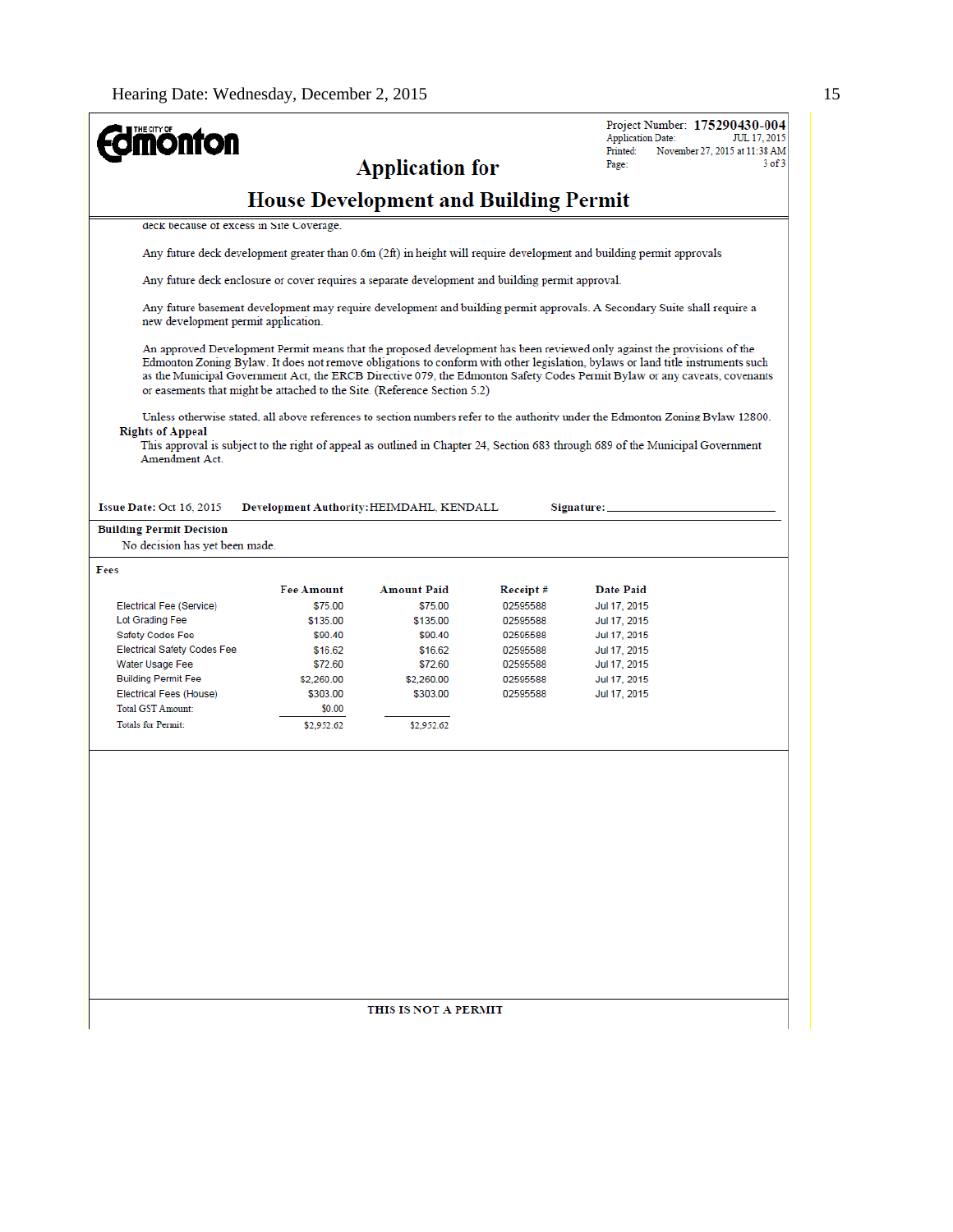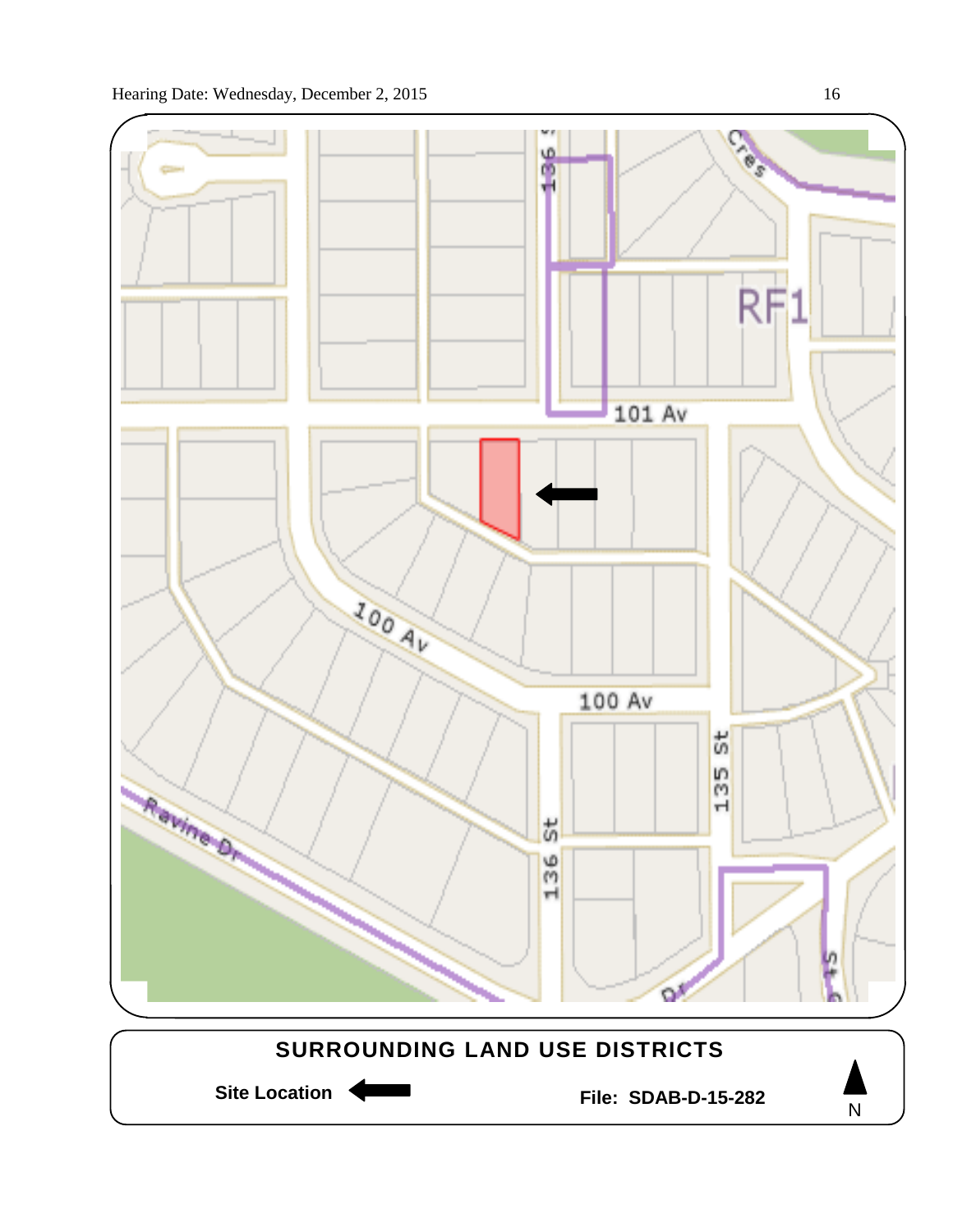#### AN APPEAL FROM THE DECISION OF THE DEVELOPMENT OFFICER BY AN ADJACENT PROPERTY OWNER

APPELLANT:

APPLICATION NO.: 169819194-001 ADDRESS OF APPELLANT: 3635 – 8 Street NW APPLICATION TO: Operate a Major Home Based Business (Nail Salon). DECISION OF THE DEVELOPMENT AUTHORITY: Approved with Notices DECISION DATE: October 23, 2015 DATE OF APPEAL: November 5, 2015 NOTIFICATION PERIOD: October 23, 2015 through November 6, 2015 RESPONDENT: ADDRESS OF RESPONDENT: 3652 - 8 Street NW MUNICIPAL DESCRIPTION OF SUBJECT PROPERTY: 3652 - 8 Street NW LEGAL DESCRIPTION: Plan 1125359 Blk 2 Lot 60 ZONE: RSL Residential Small Lot Zone OVERLAY: None STATUTORY PLAN: Maple Neighbourhood Structure Plan The Meadows Area Structure Plan

#### *Grounds for Appeal*

The Appellant provided the following reasons for appealing the decision of the Development Authority:

> The proposed development for a major home based business (Nail Salon) will interfere with traffic patterns and parking in the neighborhood. There is currently a lack of parking in the neighborhood without a major home based business located in it.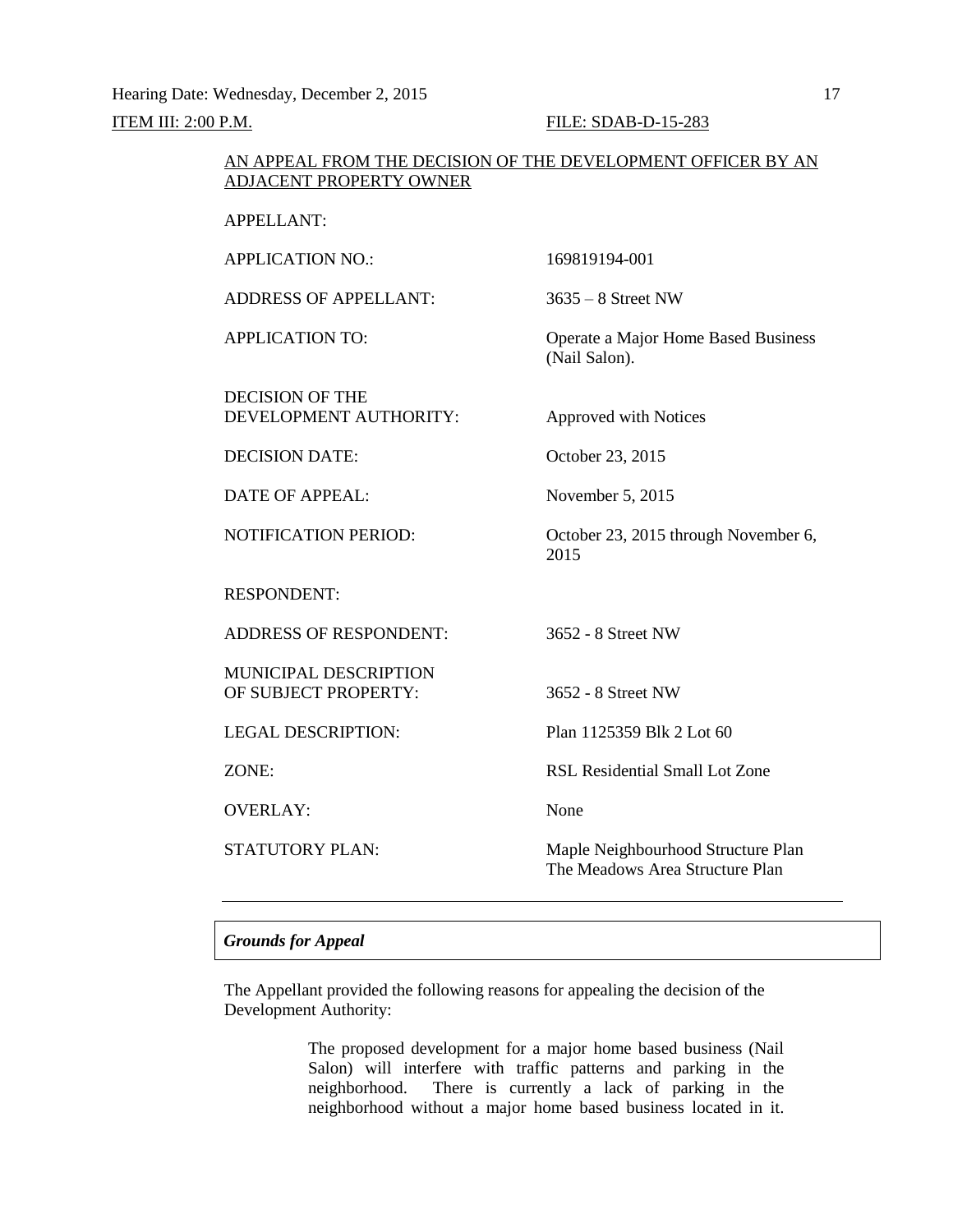#### *General Matters*

#### **Appeal Information:**

The decision of the Development Authority was appealed by the Appellant, Jennifer Harris.

The *Municipal Government Act*, RSA 2000, c M-26 states the following:

#### **Grounds for Appeal**

**685(1)** If a development authority

- (g) fails or refuses to issue a development permit to a person,
- (h) issues a development permit subject to conditions, or
- (i) issues an order under section 645,

the person applying for the permit or affected by the order under section 645 may appeal to the subdivision and development appeal board.

**685(2)** In addition to an applicant under subsection (1), any person affected by an order, decision or development permit made or issued by a development authority may appeal to the subdivision and development appeal board.

#### **Appeals**

**686(1)** A development appeal to a subdivision and development appeal board is commenced by filing a notice of the appeal, containing reasons, with the board within 14 days,

- (a) in the case of an appeal made by a person referred to in section 685(1), after
	- (i) the date on which the person is notified of the order or decision or the issuance of the development permit,

The Board is advised that the decision of the Development Authority is dated October 16, 2015. The Notice of Appeal was filed on November 4, 2015. The Appeal Period expired on October 30, 2014.

#### **General Provisions from the** *Edmonton Zoning Bylaw:*

Pursuant to Section 115.1, the **General Purpose** of the **RSL Residential Small Lot Zone** is "to provide for smaller lot Single Detached Housing with attached Garages in a suburban setting that provides the opportunity for the more efficient utilization of underdeveloped suburban areas and includes the opportunity for secondary suites."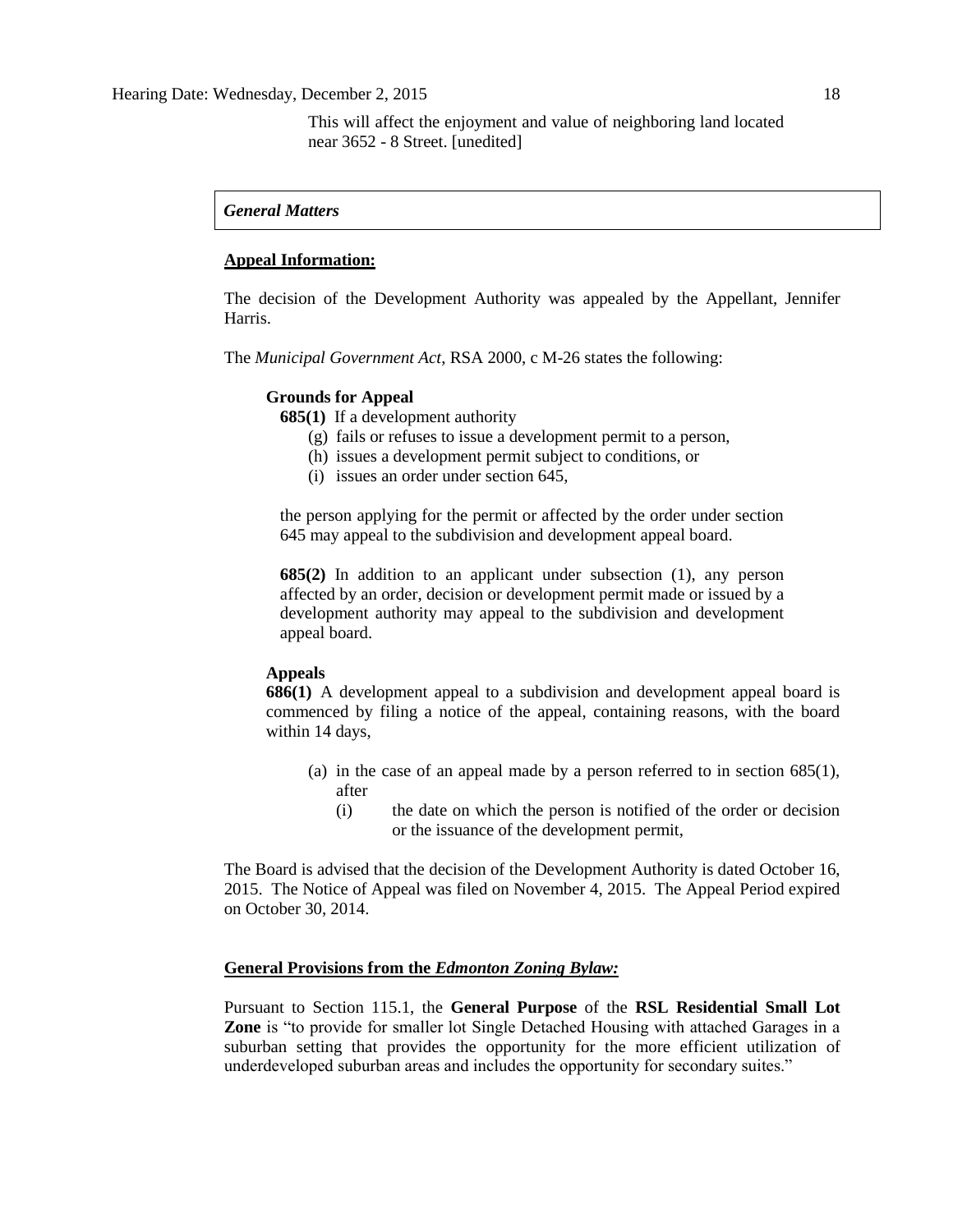#### *Major Home Based Business*

Pursuant to Section 115.3(6), A Major Home Based Business is a **Discretionary Use**  within the **RSL Residential Small Lot Zone**.

Under Section 7.3(7), **Major Home Based Business** means:

"development consisting of the use of an approved Dwelling or Accessory building by a resident of that Dwelling for one or more businesses such businesses may generate more than one business associated visit per day. The business use must be secondary to the residential Use of the building and shall not change the residential character of the Dwelling or Accessory building. The Dwelling may be used as a workplace by a non-resident. This Use Class includes Bed and Breakfast Operations but does not include General Retail Sales."

#### **Development Officer's Determination**

Discretionary Use - A Major Home Based Business is approved as a Discretionary Use (Section 115.3.6). [unedited]

#### Notice to Applicant/Appellant

Provincial legislation requires that the Subdivision and Development Appeal Board issue its official decision in writing within fifteen days of the conclusion of the hearing. Bylaw No. 11136 requires that a verbal announcement of the Board's decision shall be made at the conclusion of the hearing of an appeal, but the verbal decision is not final nor binding on the Board until the decision has been given in writing in accordance with the Municipal Government Act.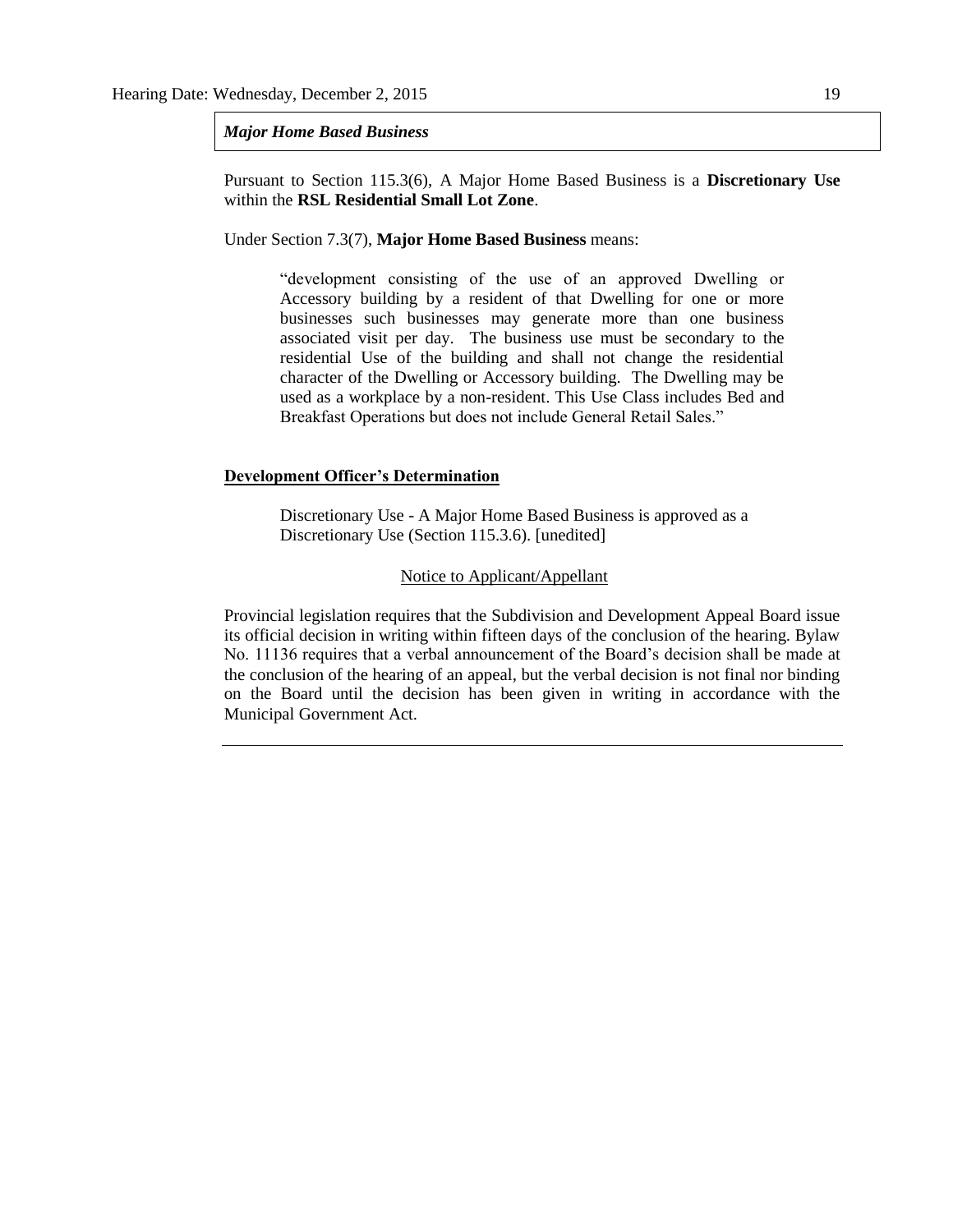| <b>dmönton</b>                                                                                     | Project Number: 169819194-001<br><b>Application Date:</b><br>MAR 20, 2015<br>Printed:<br>November 27, 2015 at 1:27 PM<br>1 of 3<br>Page:                                            |
|----------------------------------------------------------------------------------------------------|-------------------------------------------------------------------------------------------------------------------------------------------------------------------------------------|
|                                                                                                    | <b>Home Occupation</b>                                                                                                                                                              |
| the limitations and conditions of this permit, of the Edmonton Zoning Bylaw 12800 as amended.      | This document is a record of a Development Permit application, and a record of the decision for the undertaking described below, subject to                                         |
| Applicant<br>PIRASATH, THANTHULAGE HELI KUMUDAHASINI                                               | Property Address(es) and Legal Description(s)<br>3652 - 8 STREET NW<br>Plan 1125359 Blk 2 Lot 60                                                                                    |
| <b>Scope of Permit</b><br>To operate a Major Home Based Business (Nail salon).                     |                                                                                                                                                                                     |
| <b>Permit Details</b>                                                                              |                                                                                                                                                                                     |
| # of businesss related visits/day: 4<br>Administration Office Only?: N<br>Class of Permit: Class B | # of vehicles at one time: 2<br>Business has Trailers or Equipment?: N<br>Description of Business: This is a home based mini spa where i<br>offer services like manicure, pedicure, |
| Do you live at the property?: Y<br>Outdoor storage on site?: N                                     | nail art, waxing, etc.<br>Expiry Date: 2020-10-23 00:00:00                                                                                                                          |
| I/We certify that the above noted details are correct.<br>Applicant signature:                     |                                                                                                                                                                                     |
| <b>Development Permit Decision</b><br>Approved                                                     |                                                                                                                                                                                     |
|                                                                                                    | The permit holder is advised to read the reverse for important information concerning this decision.                                                                                |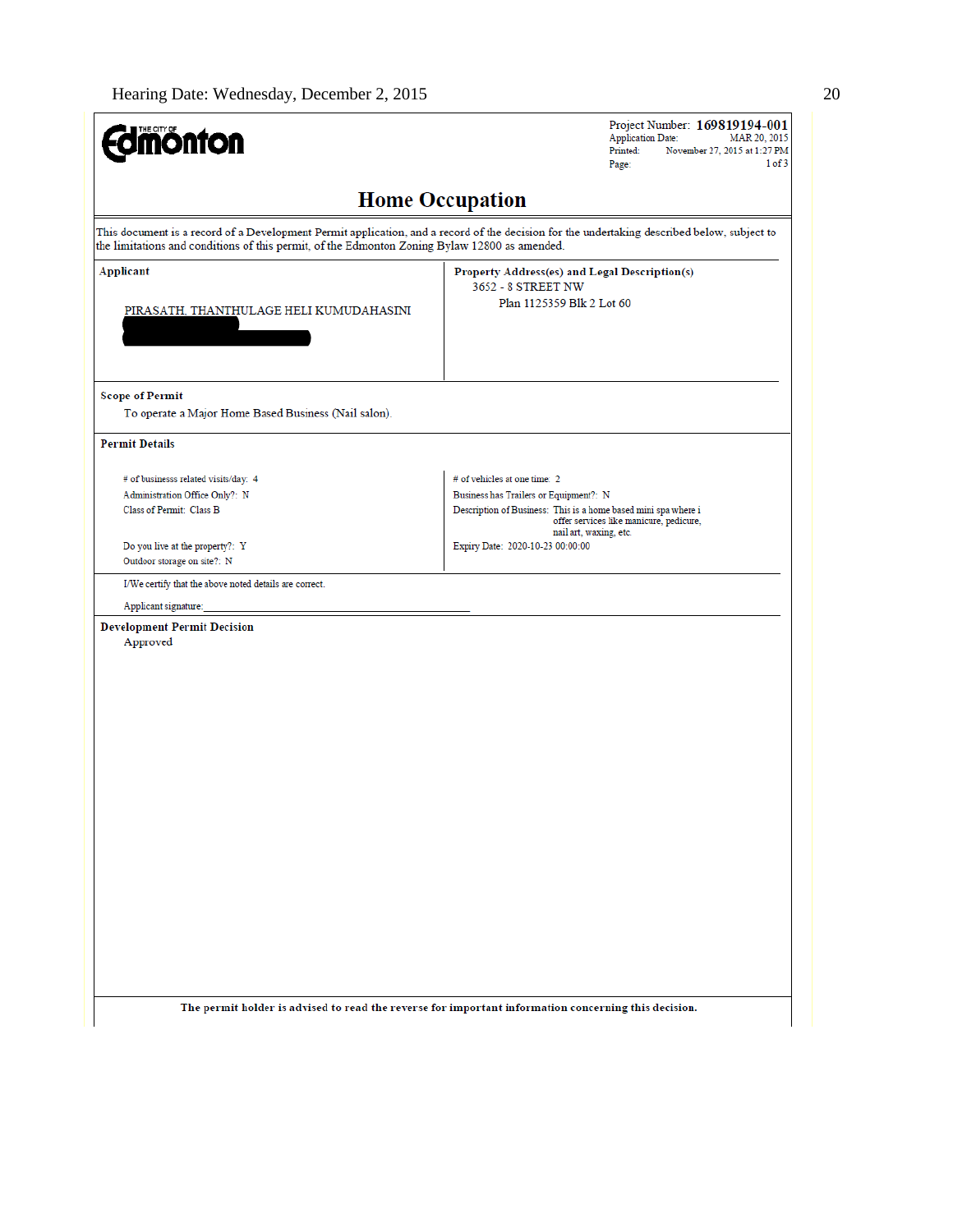| <b><i><u>monton</u></i></b>                                                                                                                                                                                                                                                                                                                                                                                  | Project Number: 169819194-001<br><b>Application Date:</b><br>MAR 20, 2015<br>November 27, 2015 at 1:27 PM<br>Printed:<br>$2$ of $3$<br>Page: |
|--------------------------------------------------------------------------------------------------------------------------------------------------------------------------------------------------------------------------------------------------------------------------------------------------------------------------------------------------------------------------------------------------------------|----------------------------------------------------------------------------------------------------------------------------------------------|
| <b>Home Occupation</b>                                                                                                                                                                                                                                                                                                                                                                                       |                                                                                                                                              |
| <b>Subject to the Following Conditions</b><br>This Development Permit is NOT valid until the Notification Period expires in accordance to Section 21.1. (Reference Section<br>17.1)                                                                                                                                                                                                                          |                                                                                                                                              |
| This Development Permit may be revoked or invalidated, at any time, if the Home Based Business as stated in the Permit Details,<br>or if the character or appearance of the Dwelling or Accessory Building, changes. This includes mechanical or electrical<br>equipment used which creates external noise or interference with home electronic equipment in adjacent Dwellings. (Reference<br>Section 23.5) |                                                                                                                                              |
| This approval is for a 5 year period ONLY from the date of this decision. A new Development Permit must be applied for to<br>continue to operate the business from this location after October 23, 2020.                                                                                                                                                                                                     |                                                                                                                                              |
| Any expansion of the business such as an increase in customers, addition of employees, changes to the hours of operation, or<br>additional equipment requires that a new Development Permit MUST be obtained.                                                                                                                                                                                                |                                                                                                                                              |
| There shall be no more than four business associated visit per day at the Dwelling. The business Use must be secondary to the<br>residential Use of the building and no aspects of the business operations shall be detectable from outside the property. There shall<br>be no non-resident employees or business partners working on-site.                                                                  |                                                                                                                                              |
| Clients visit must be by-appointment only and appointments shall not overlap with each other.                                                                                                                                                                                                                                                                                                                |                                                                                                                                              |
| Hours of Operation shall be four days a week, including Saturday and Sunday. Weekday hours shall be 15:00 ? 19:00. Weekend<br>hours shall be 10:00 ? 17:00.                                                                                                                                                                                                                                                  |                                                                                                                                              |
| There shall be no exterior display or advertisement other than an identification plaque or sign a maximum of 20 cm (8") x 30.5 cm<br>(12") in size located on the dwelling.                                                                                                                                                                                                                                  |                                                                                                                                              |
| No offensive noise, odour, vibration, smoke, litter, heat or other objectionable effect shall be produced.                                                                                                                                                                                                                                                                                                   |                                                                                                                                              |
| The business Use shall not involve the use of commercial vehicles or vehicles weighing over 4500 kg                                                                                                                                                                                                                                                                                                          |                                                                                                                                              |
| The business Use must maintain the privacy and enjoyment of adjacent residences and the character of the neighbourhood.                                                                                                                                                                                                                                                                                      |                                                                                                                                              |
| No commodity shall be displayed on the premises.                                                                                                                                                                                                                                                                                                                                                             |                                                                                                                                              |
| There shall be no deliveries of supplies to the residential location.                                                                                                                                                                                                                                                                                                                                        |                                                                                                                                              |
| Residential properties do not store dangerous goods.                                                                                                                                                                                                                                                                                                                                                         |                                                                                                                                              |
| There shall be no outdoor storage of materials associated with the business.                                                                                                                                                                                                                                                                                                                                 |                                                                                                                                              |
| There is absolutely no outdoor business-related activities at any time.                                                                                                                                                                                                                                                                                                                                      |                                                                                                                                              |
| All parking for the Home Based Business must be accommodated on site. Parking on the street in conjunction with this Home<br>Based Business is not permitted.                                                                                                                                                                                                                                                |                                                                                                                                              |
| All commercial, industrial and overweight vehicles shall be parked at an approved storage facility when not in use. The<br>Development Permit will be revoked if any commercial, industrial and overweight vehicles are parked/stored on the Residential<br>Site.                                                                                                                                            |                                                                                                                                              |
| An approved Development Permit means that the proposed development has been reviewed only against the provisions of the<br>Edmonton Zoning Bylaw. It does not remove obligations to conform with other legislation. bylaws or land title instruments such<br><b>Variances</b>                                                                                                                                |                                                                                                                                              |
| Discretionary Use - A Major Home Based Business is approved as a Discretionary Use (Section 115.3.6).                                                                                                                                                                                                                                                                                                        |                                                                                                                                              |
| The permit holder is advised to read the reverse for important information concerning this decision.                                                                                                                                                                                                                                                                                                         |                                                                                                                                              |
|                                                                                                                                                                                                                                                                                                                                                                                                              |                                                                                                                                              |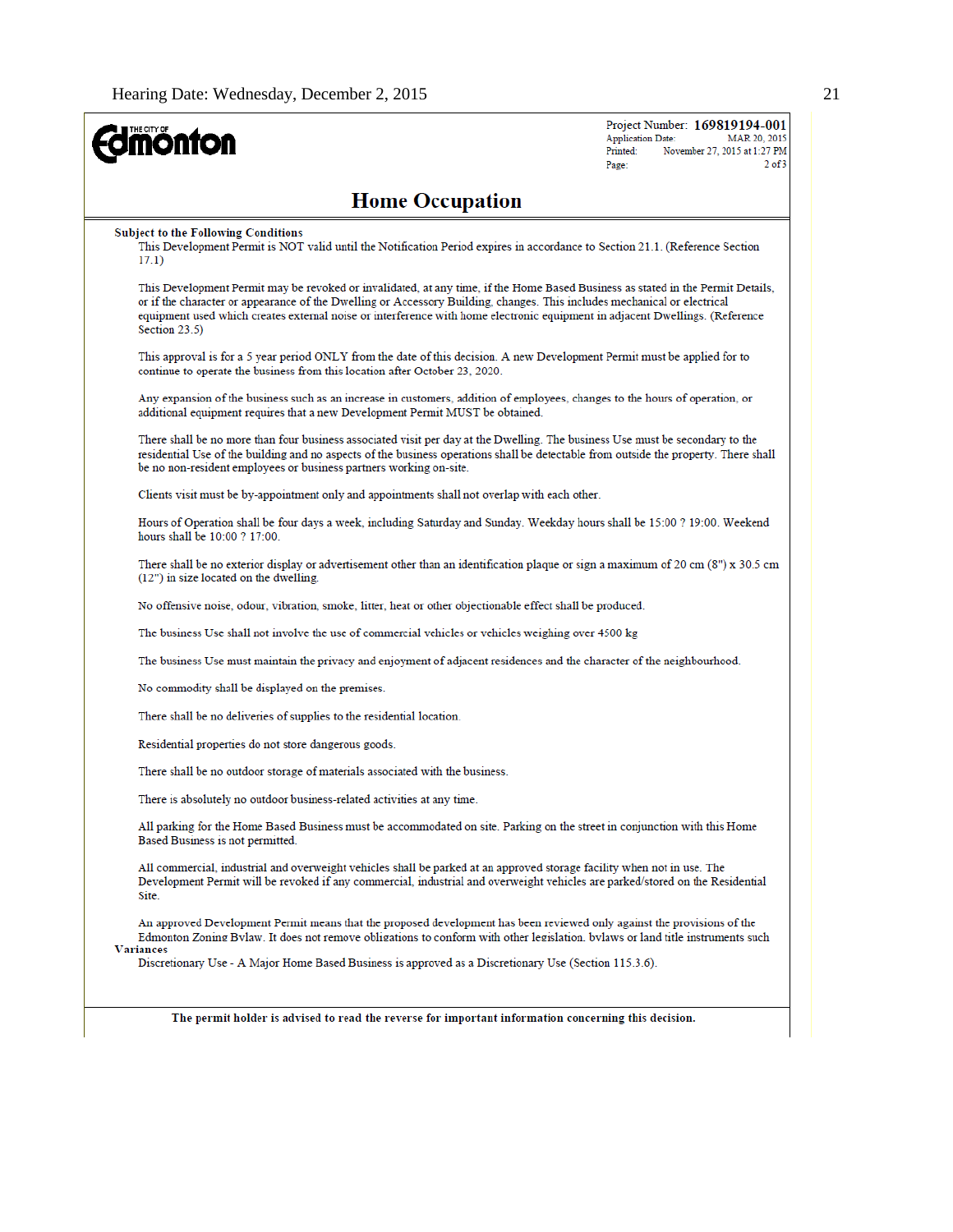| <b>dimonton</b>                            |                                       |                        |                          | Project Number: 169819194-001<br><b>Application Date:</b>                                                                      | MAR 20, 2015 |
|--------------------------------------------|---------------------------------------|------------------------|--------------------------|--------------------------------------------------------------------------------------------------------------------------------|--------------|
|                                            |                                       |                        |                          | Printed:<br>November 27, 2015 at 1:27 PM<br>Page:                                                                              | $3$ of $3$   |
|                                            |                                       | <b>Home Occupation</b> |                          |                                                                                                                                |              |
| <b>Rights of Appeal</b>                    |                                       |                        |                          |                                                                                                                                |              |
| Amendment Act.                             |                                       |                        |                          | This approval is subject to the right of appeal as outlined in Chapter 24, Section 683 through 689 of the Municipal Government |              |
| Issue Date: Oct 23, 2015                   | Development Authority: COOKE, STEPHEN |                        |                          | Signature: __                                                                                                                  |              |
| Notice Period Begins: Oct 29, 2015<br>Fees |                                       | Ends: Nov 11, 2015     |                          |                                                                                                                                |              |
|                                            | <b>Fee Amount</b>                     | <b>Amount Paid</b>     | Receipt#                 | Date Paid                                                                                                                      |              |
| Dev. Application Fee                       | \$291.00                              |                        | \$291.00 0765Z001001535M | Mar 20, 2015                                                                                                                   |              |
| <b>Total GST Amount:</b>                   | \$0.00                                |                        |                          |                                                                                                                                |              |
| <b>Totals for Permit:</b>                  | \$291.00                              | \$291.00               |                          |                                                                                                                                |              |
|                                            |                                       |                        |                          |                                                                                                                                |              |
|                                            |                                       |                        |                          | The permit holder is advised to read the reverse for important information concerning this decision.                           |              |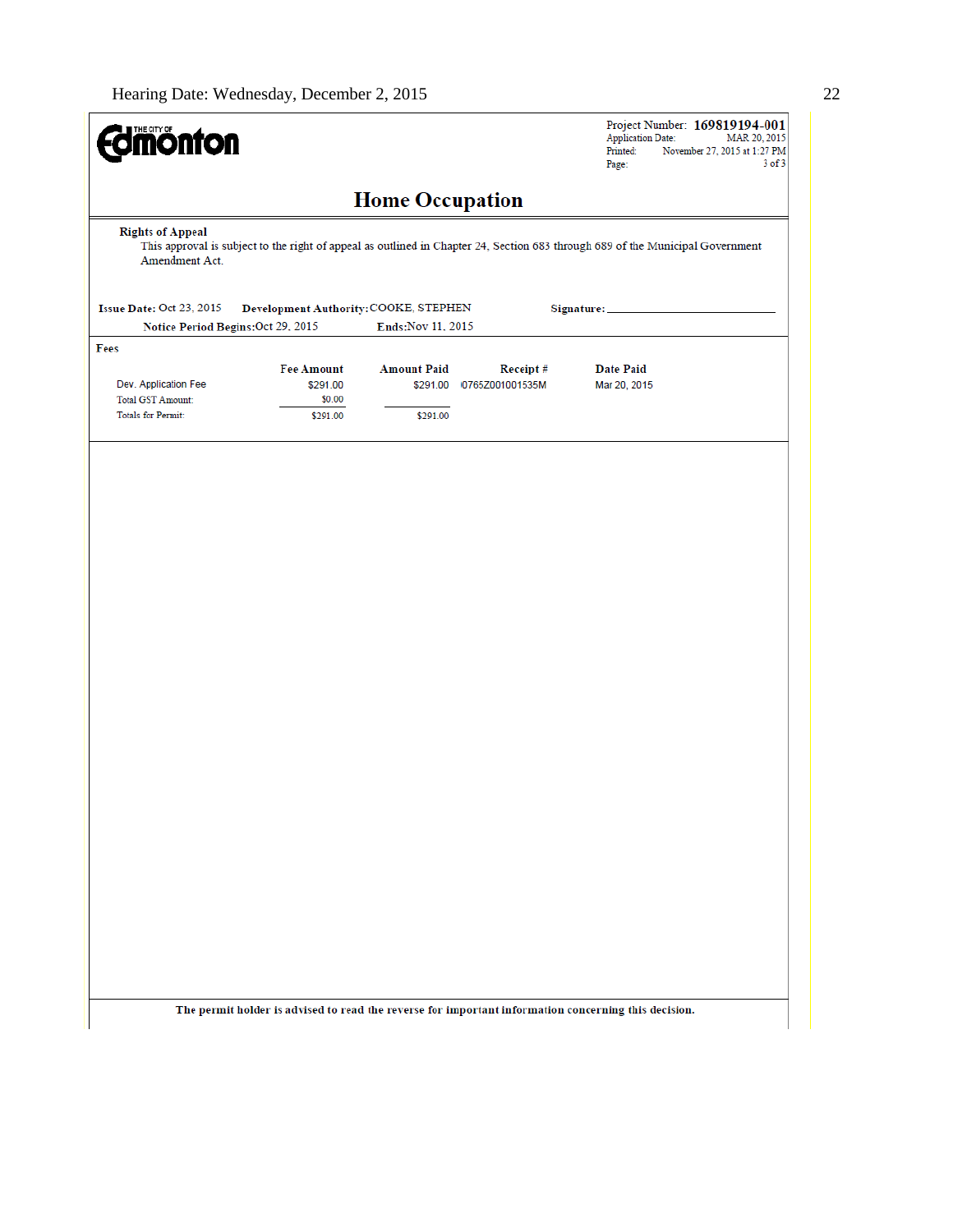